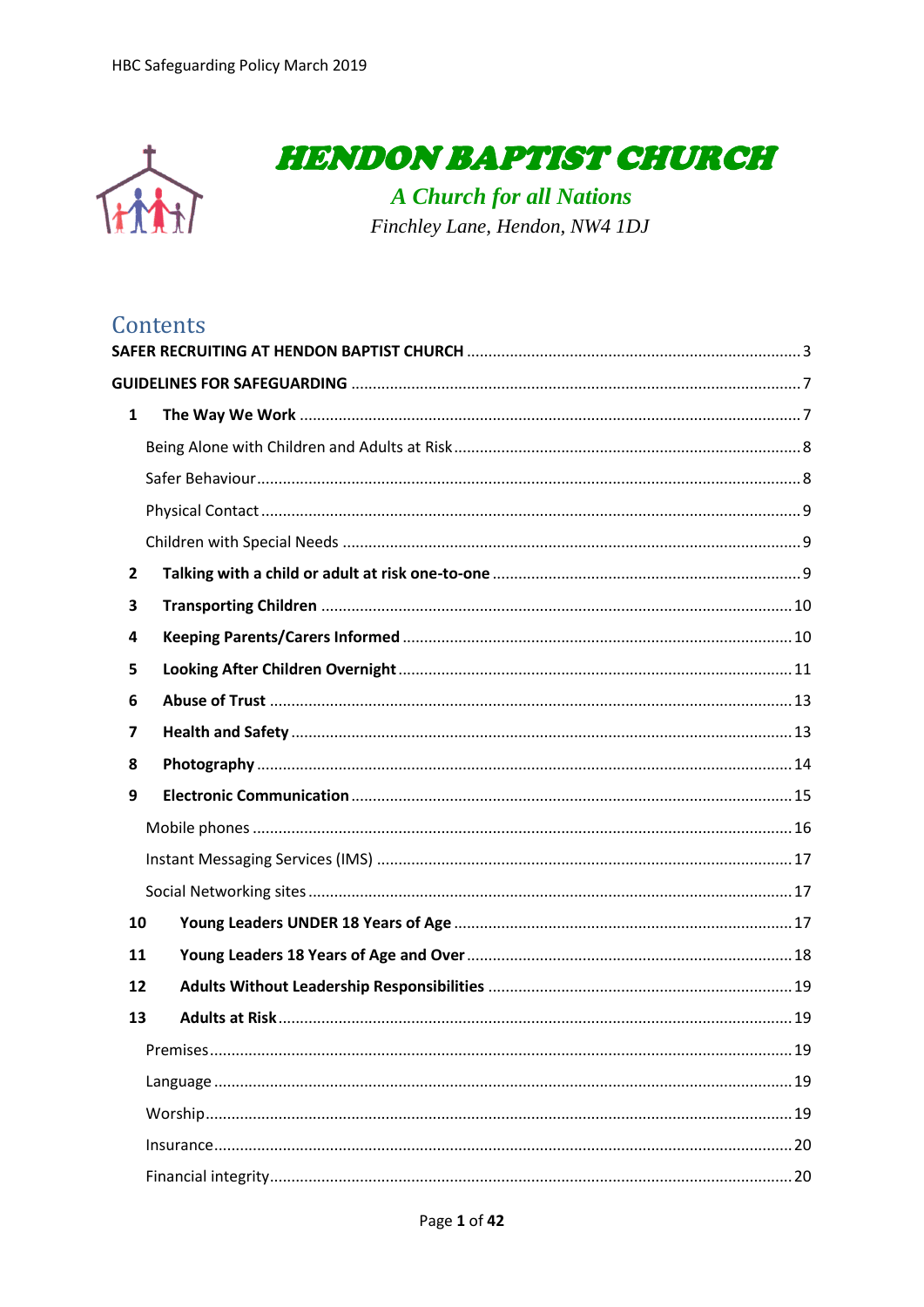| 14 |  |
|----|--|
|    |  |
|    |  |
|    |  |
|    |  |
|    |  |
|    |  |
| 15 |  |
| 16 |  |
|    |  |
| 17 |  |
|    |  |
|    |  |
|    |  |
|    |  |
|    |  |
|    |  |
|    |  |
|    |  |
|    |  |
|    |  |
|    |  |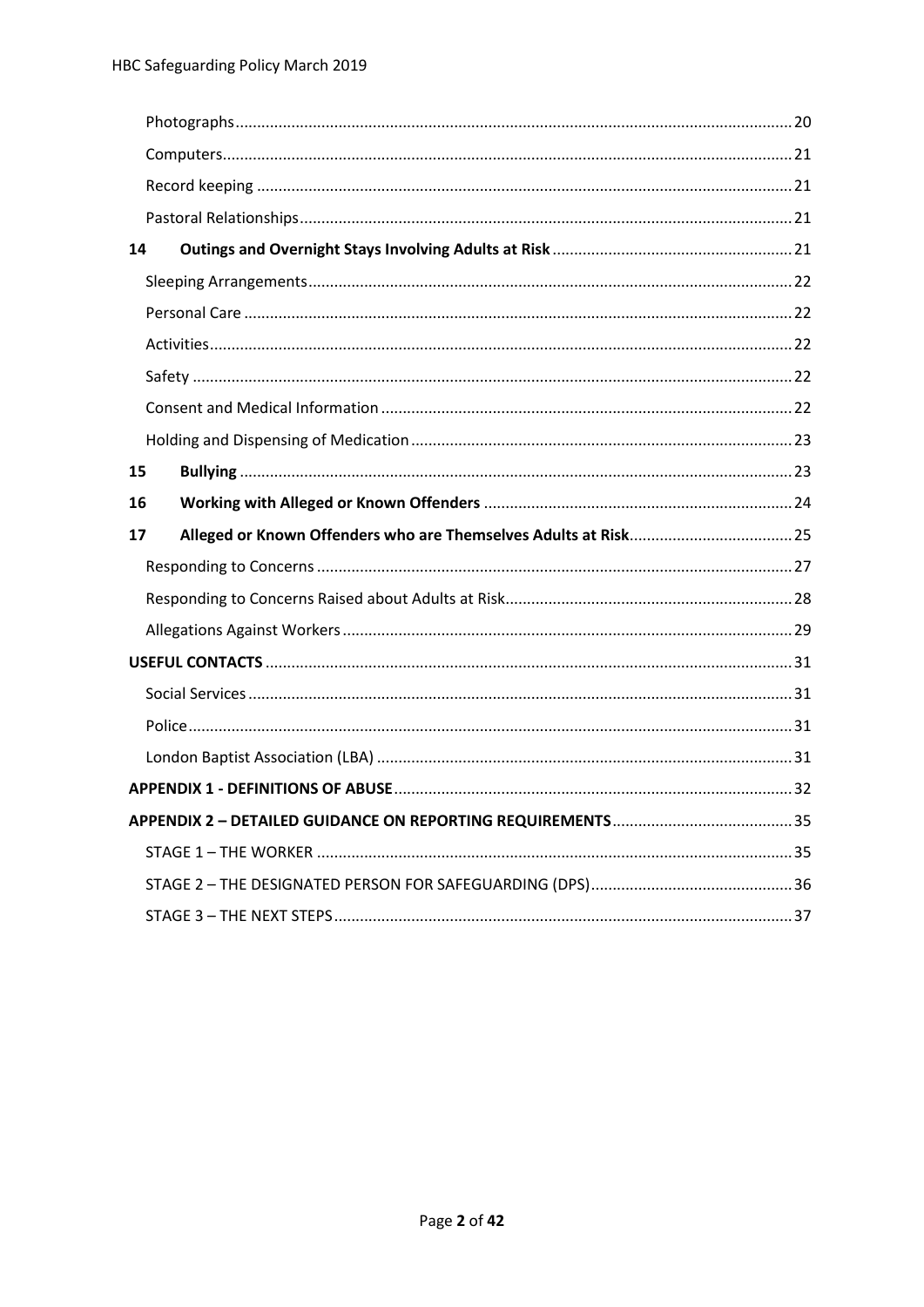

# **SAFER RECRUITING AT HENDON BAPTIST CHURCH**

<span id="page-2-0"></span>The importance of taking proper care when appointing people to work with children and adults at risk cannot be minimised. There are some simple steps that can be taken to protect children and adults at risk in our care.

**Note**: The leaders of our children's and adults' work and of National Organisations connected with Hendon Baptist Church must be Christians and appointed by the Church Members' Meeting.

A check list will be provided at the start of the appointment process and the person responsible for completing each step must sign to signify that it has been completed.

#### **Step 1 Prayer**

The Pastor and Deacons will pray about whom to appoint as leaders (of children and adults at risk) before approaching them.

If a head of a ministry department would like to suggest a person for ministry, they need to approach the Pastor and/or ministry Deacon. It is important that they do not approach the person in consideration before the Pastor and Deacons have had an opportunity to meet and discuss/pray about that person. Only the head of the ministry department is allowed to start and continue this process in conjunction with the leadership team.

If a member of the church feels called to a particular ministry, they should approach the head of that ministry department. The head of the department should explain the processes involved in applying and then take the name of the person to the Pastor and Deacons to begin the process.

#### **Step 2 'Taster' Sessions**

If agreed to pursue, the potential worker can attend up to **three** taster sessions where they will be supervised at all times. After the three 'taster' sessions the potential worker **will not** be able to work with children until all the steps in the recruitment process have been completed. After the taster sessions, a written report must be presented to the Pastor and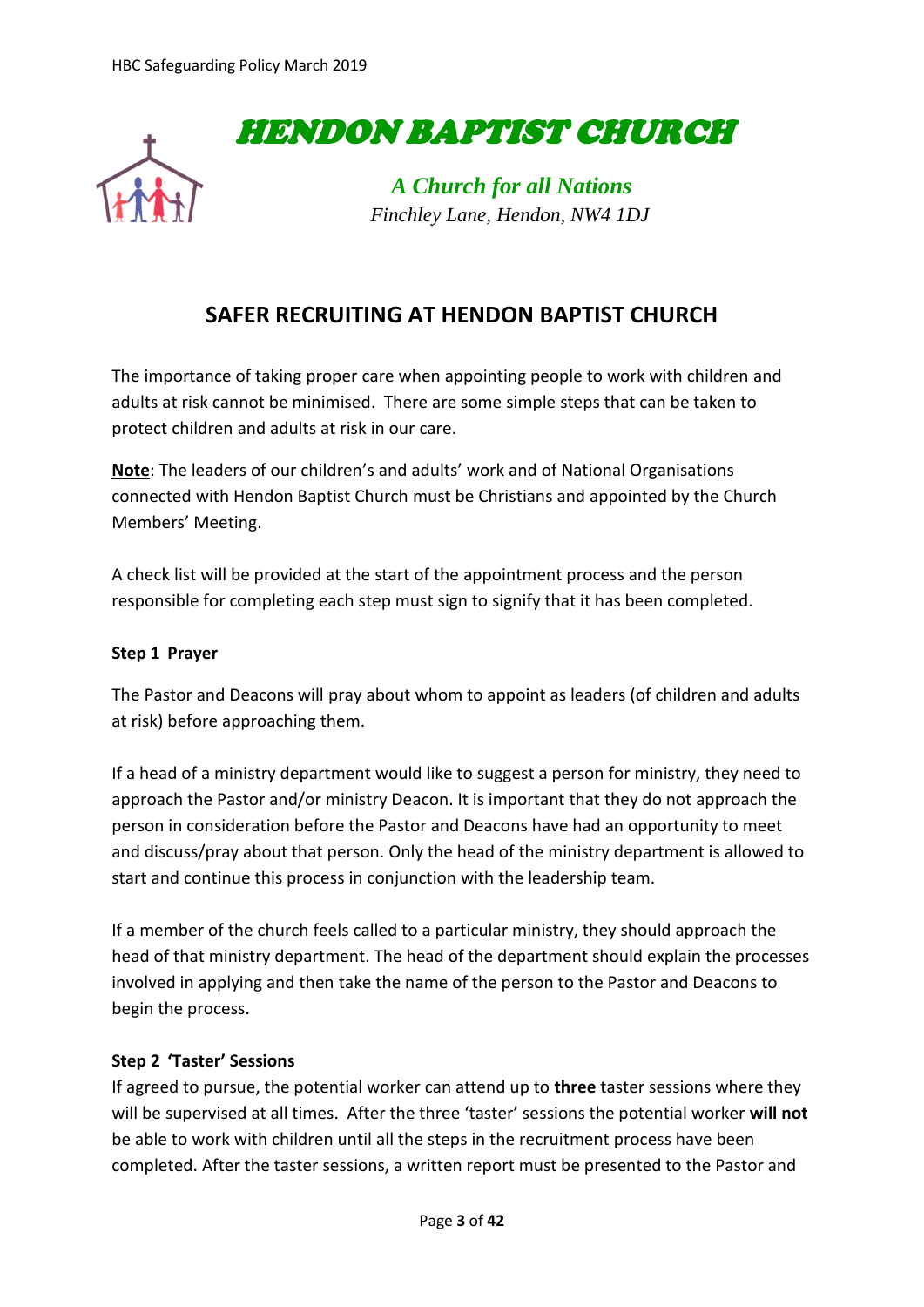Deacons outlining whether the potential worker and the group leader feel it is right at this point to continue the process. If a person feels they need more than three 'taster' sessions, this is at the discretion of the Pastor and Deacons who must be approached before any further sessions are agreed.

## **Step 3 Role Description and Application Form**

The applicant will be given a role description that is specific to the role in which they are interested by the leader of the ministry department. All applicants must complete the *Application Form for Voluntary Work with Children and Young People (Form C)* (and National Organisation equivalent where relevant). This should be returned to Giovanni Corradelli. All situations which involve work with children are exempt from the Rehabilitation of Offenders Act 1974 (the Act which normally allows certain convictions to be regarded as 'spent' and not disclosable after a period of time). All applicants will need to agree to undergo an enhanced DBS (Disclosure and Barring Service) check.

## **Step 4 Formal Interview**

All people seeking to work with children and adults at risk must be interviewed. The applicant will undergo a formal interview with the leader of the ministry and at least one Deacon. This will give the opportunity to discern whether the person is suited to the post and to seek together the mind of God. It will enable all involved to have a clear understanding about what the post entails and what will be the expectations of the worker and the church. The interview should explore the person's gifts and Christian experience and any past experiences of contact with children or adults at risk.

## **Step 5 References**

The applicant will also be asked to give the names of two referees. If the person has worked with children or adults at risk in the past, or if they are employed in a child or adult care situation, always obtain a reference from someone who knows them from such a context. If a person has moved from another church fellowship within the last five years always obtain a reference from their previous church(es). If the person has never worked with children before and if they have always attended your church, ask for at least one reference from someone outside the church fellowship. If the person has a job, one reference should be professional. The application form should make it clear that you reserve the right to take up further references if appropriate. **If the applicant does not return the completed application form, the appointment process should not proceed.** The names, addresses, telephone numbers and role or relationship of the two referees should be given to Giovanni Corradelli who will take up the references using the *Reference Form (Form D)* and the *Request for Reference Letter (Form E)* which will be returned to him as confidential but available to the head of the ministry department to read if necessary.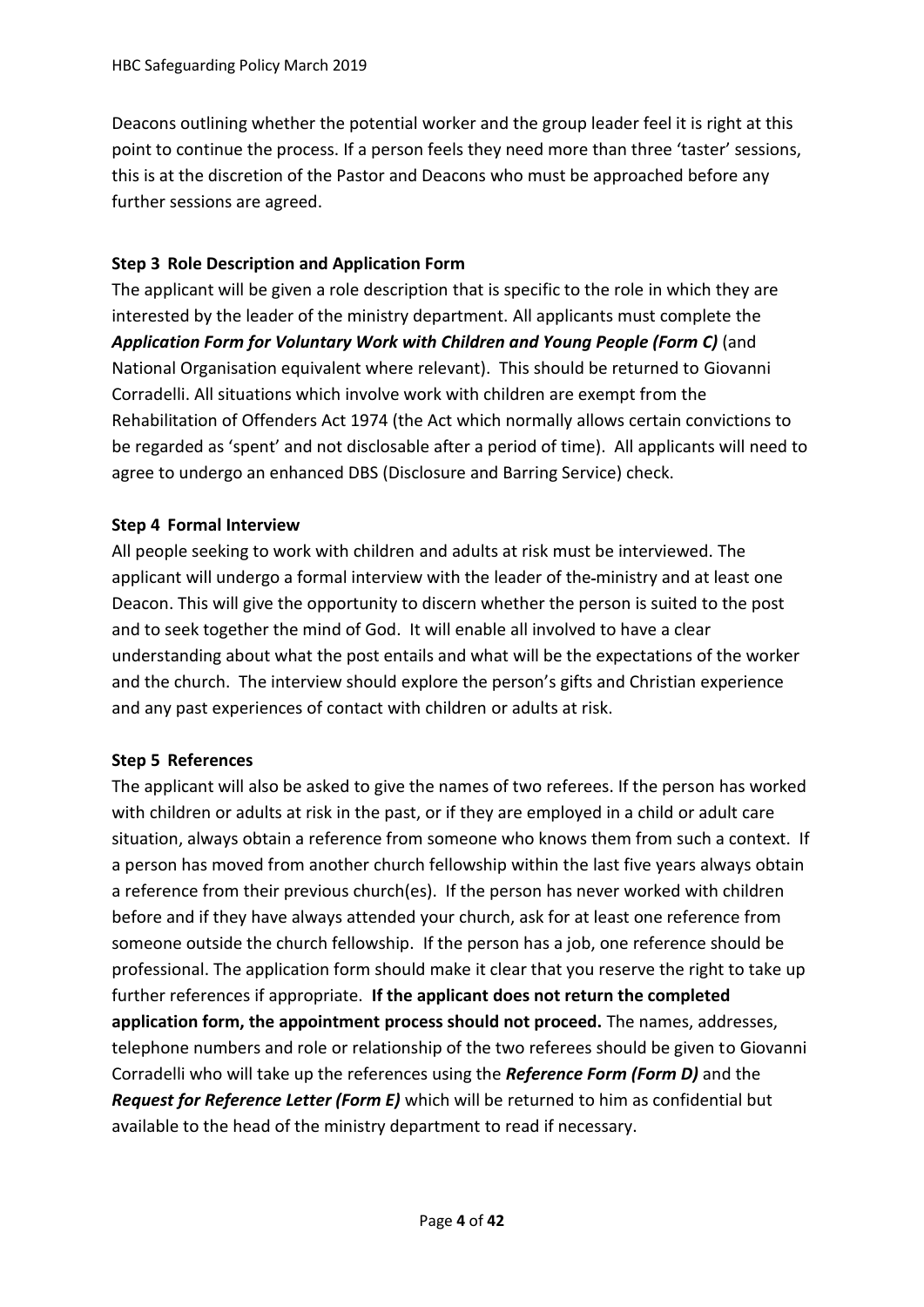#### **Step 6 Leadership Review**

After completion of steps 1–5, the Pastor and Deacons will decide whether to continue the application process. The spiritual, social, emotional and physical well-being of the children and adults at risk should be our priority in making such decisions. We should be willing to say 'No' to those who have offered to work with children, if we think it is in the best interests of the children and the potential worker. If the decision is 'Yes', this will be dependent on the successful completion of a DBS check.

## **Step 7 Check the Candidate's Criminal Record**

If it is decided to invite the applicant to work with children or adults at risk they will be asked to apply for an Enhanced Disclosure from the Disclosure and Barring Service. The person in charge of completing the DBS will contact the candidate and ask them to complete the necessary forms and verify their Documentary Evidence.

Note: The checking of a person's criminal background is only one link in the chain of good practice procedures when appointing someone to work with children or adults at risk. Interviewing and taking up relevant references are both equally important, if not more so. Simply asking for a DBS is not a sufficient safeguard.

On receiving the outcome of the DBS, the Pastor and Deacons will meet to discuss if the candidate is suitable to work in the ministry department.

### **Step 8 Church Members' Meeting**

The head of the ministry department that nominated the applicant will present them for consideration by the Church Members' Meeting. This must only occur after steps 1–7 have been successfully completed. The Church Members will vote for whether they feel God has called this person to minister in this area.

### **Step 9 Volunteer Agreement**

On appointment every candidate should receive a full copy of the church's safeguarding policy and procedures and should sign an undertaking to work at all times within the terms of the policy and procedures *Volunteer Agreement (Form F)* and to attend relevant training sessions. This practice reinforces the seriousness with which the church takes its commitment to the safeguarding of children and adults at risk.

### **Step 10 Induction and Training**

An induction programme should be arranged by the appropriate leader of the children's department/organisation to introduce the candidate to the responsibilities of their role.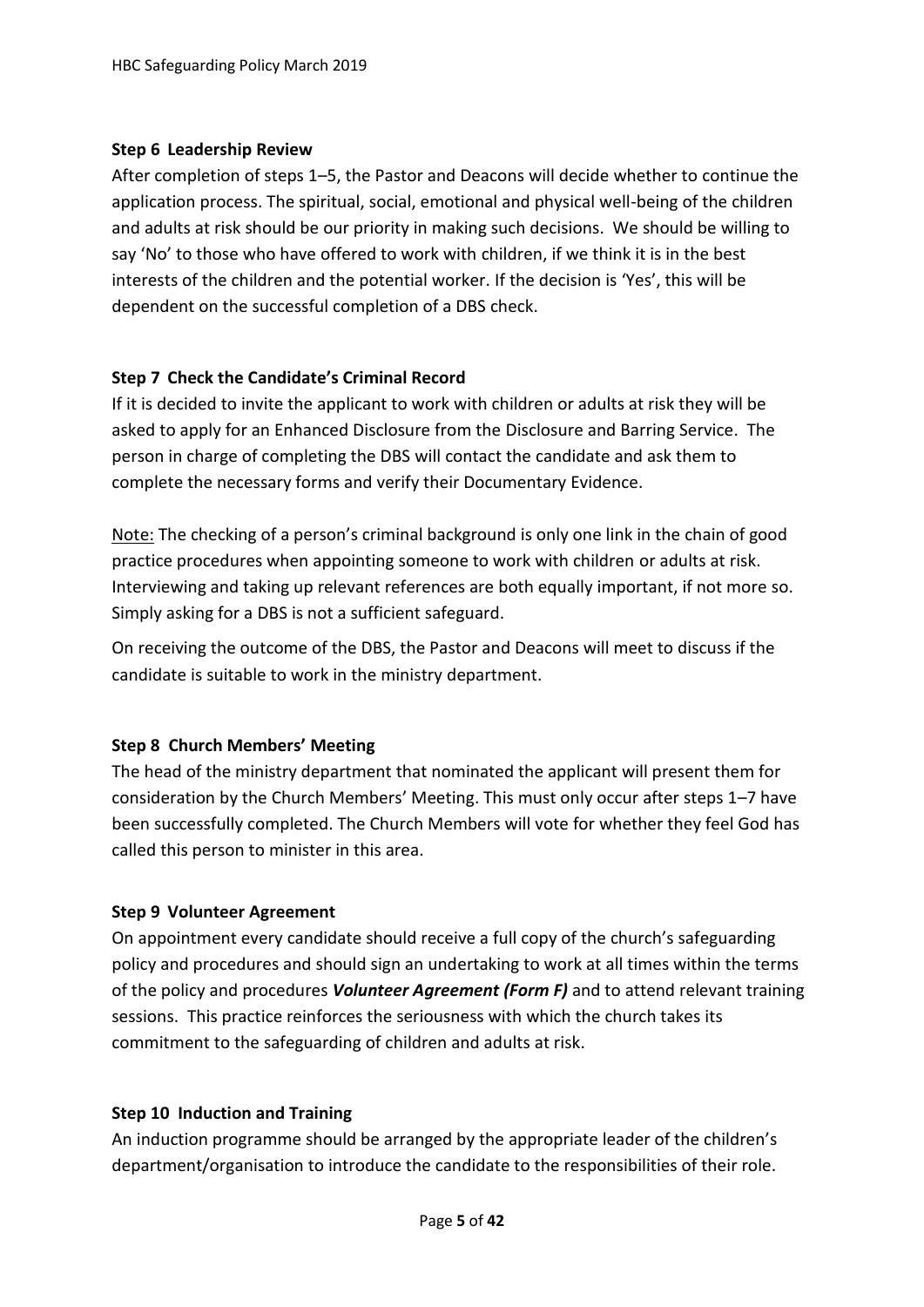This should include training in the church's safeguarding policy and procedures. As soon as possible after appointment, all workers should have full training from the Baptist Union in safeguarding. Ideally this training should be refreshed every three years. If a person is already working with children or adults at risk in the church and has undertaken this training, additional training may be necessary if they are now taking on additional responsibility for other workers.

## **Step 11 Probationary Period**

The worker will then begin a 6-month probationary period to make sure they are right for the role. During this time, any concerns about the suitability of the worker that the group leader has should be raised with the Pastor and Deacons and addressed as appropriate. After the 6-month period, a formal review will be held between the worker, group leader and a member of the leadership team to decide if the worker should continue in this ministry. A set of standards will be given to the reviewers as a suggested starting point for the discussion.

**Additional procedures will be needed when appointing paid workers, for example checking if they have the legal right to live and work in the UK. They should be subject to a 6-month probationary period.**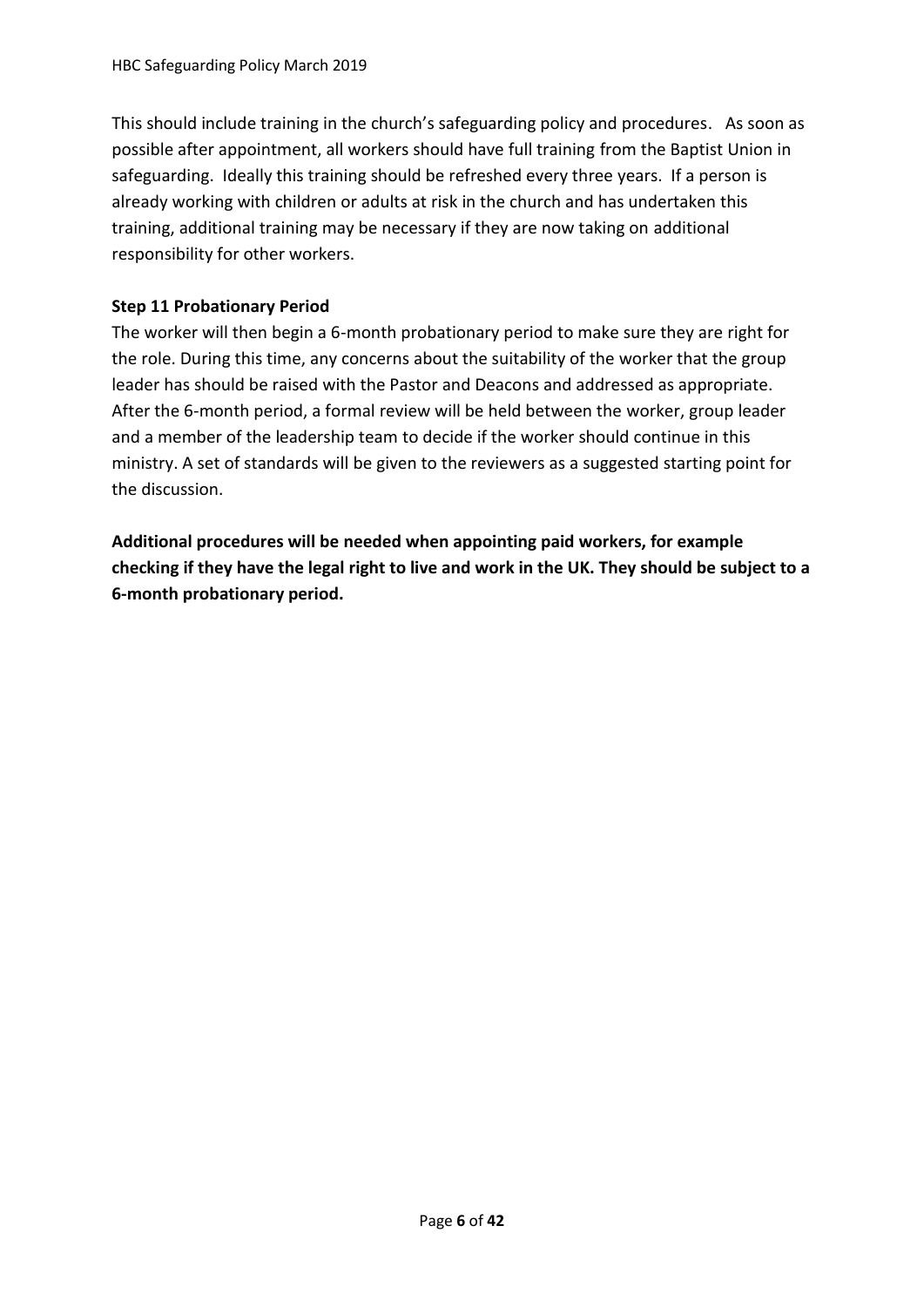# **GUIDELINES FOR SAFEGUARDING**

# <span id="page-6-0"></span>**A code of behaviour for all who are appointed to work with children and adults at risk at Hendon Baptist Church**

## <span id="page-6-1"></span>**1 The Way We Work**

• Ensure that there is a minimum of two adults (18+) who have been DBS checked and recruited under our safer recruiting policy working with a child or groups of children. In an emergency or unforeseen situation when one adult will be alone with children, another adult who has been DBS checked and recruited under the recruiting policy should be contacted to attend. The adult can be from a different children's ministry within the church (e.g. a Junior Church leader could help with Campaigners); however, this should be a one-off occurrence and should only happen if a leader does not turn up. If it is known in advance that leaders will be absent (for example, on holiday), the group should either be cancelled or the Pastor and Deacons should be approached to suggest a suitable temporary replacement. As an absolute last resort, to avoid being alone with children a parent may stay until that adult arrives. Workers can reduce the risk of this by always being early to groups and phoning the leader in advance if they will be late/absent.

| Age range            | <b>Recommended minimum</b>  | <b>Recommended minimum</b>   |
|----------------------|-----------------------------|------------------------------|
|                      | ratio for INDOOR            | ratio for OUTDOOR            |
|                      | activities                  | activities                   |
| $0 - 2$ years        | $1:3$ (minimum 2)           | $1:3$ (minimum 2)            |
| 3 years              | $1:4$ (minimum 2)           | $1:4$ (minimum 2)            |
| $4 - 7$ years        | $1:8$ (minimum 2)           | $1:6$ (minimum 2)            |
| (in the school year) |                             |                              |
| $8 - 12$ years       | 2 adults for up to 20       | 2 adults for up to 15        |
|                      | children (preferably one of | children (preferably one of  |
|                      | each gender) with an extra  | each gender) with an extra   |
|                      | adult for every 10          | adult for every 8 additional |
|                      | additional children         | children                     |
| 13 years and over    | 2 adults for up to 20       | 2 adults for up to 20        |
|                      | children (preferably one of | children (preferably one of  |
|                      | each gender) with an extra  | each gender) with an extra   |
|                      | adult for every 10          | adult for every 10           |
|                      | additional children         | additional children          |

#### **Recommended minimum ratios**

*(See Baptist Union safeguarding website)*

• Consideration should be given to how many workers should be involved with the group and whether they should be male or female workers, or both. The only adults allowed to participate in children's and adult at risk activities are those safely appointed and appropriately trained. The leader of the activity should be aware of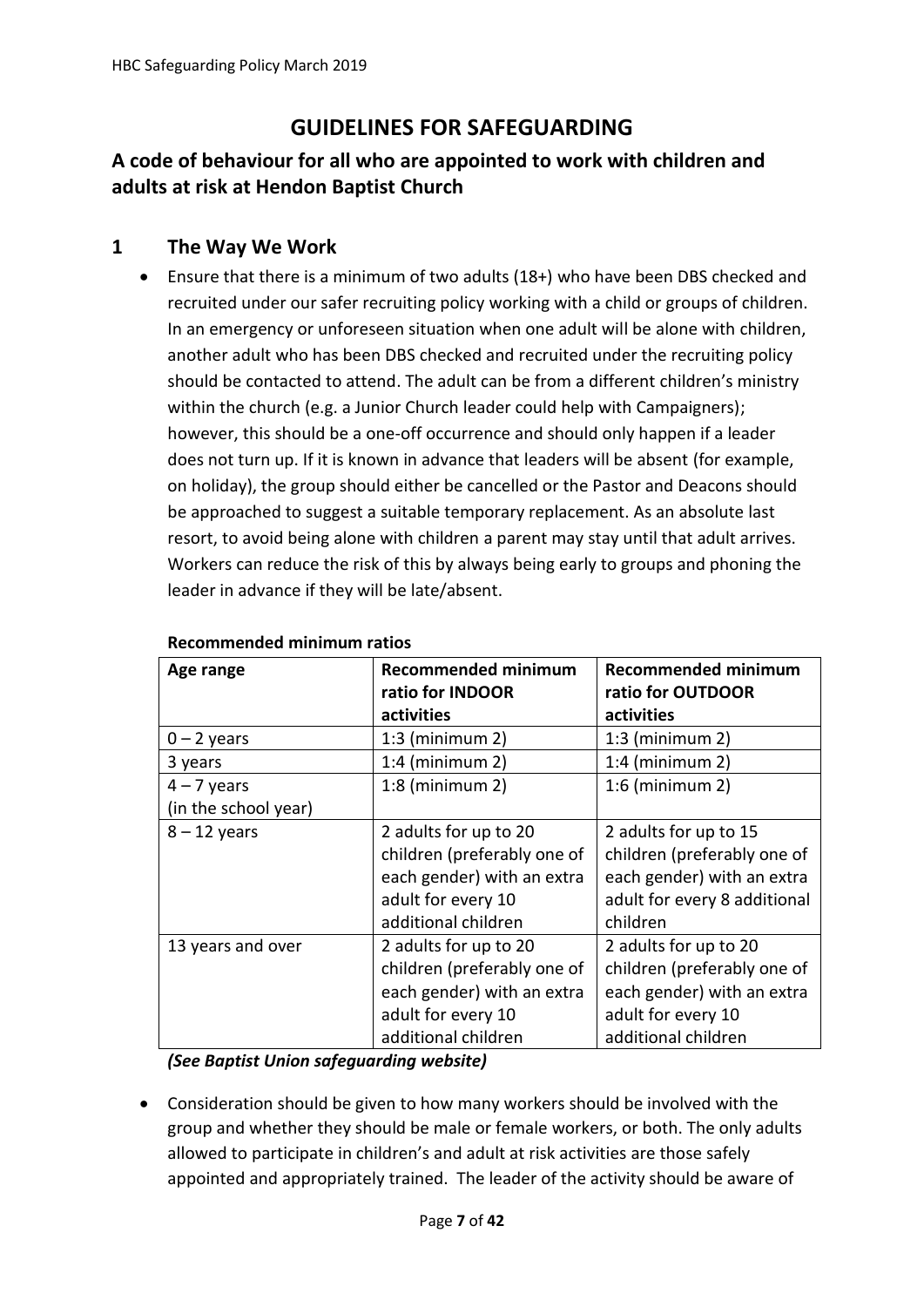any other adults who are in the building whilst the activity is running. It is a good idea to keep a record on the register of any additional adults present who are not usually there (such as a maintenance worker).

- Where close family members (e.g. husband and wife, parent and adult child, siblings etc) are ministering together, an extra non-related adult should be present.
- Additional leaders will be needed for some activities, such as swimming.

### <span id="page-7-0"></span>**Being Alone with Children and Adults at Risk**

- A worker should never plan to be alone on church premises with children or adults at risk.
- No person under 18 years of age should be left in sole charge of any children of any age. Nor should children attending a group be left alone at any time.
- If workers do find themselves on their own with children or adults at risk, they should:
	- Assess the risk of sending the child or adult at risk home.
	- Phone another team member and let them know the situation.

#### <span id="page-7-1"></span>**Safer Behaviour**

- Treat all children with respect and dignity. Use age-appropriate language and tone of voice. Be aware of your own body language and the effect you are having on the individual child.
- Listen well to children. Be careful not to assume you know what a child or young person is thinking or feeling. Listen to what is spoken and how it is said. At the same time, observe the body language to better understand what is being said.
- Do not engage in any of the following:
	- o invading the privacy of children when they are using the toilet or showering
	- o rough games involving physical contact between a leader and a child
	- o sexually provocative games
	- o making sexually suggestive comments about or to a child, even in 'fun'
	- o scapegoating, belittling, ridiculing or rejecting a child
	- o inappropriate and intrusive touching of any form.
- When it is necessary to control and discipline children, this should be done without using physical punishment. (A situation may, however, arise where a child or young person needs to be restrained in order to protect them or a third person.) Any physical contact should be logged.
- Make sure another adult is present if, for example, a young child has soiled their underclothes and needs to be thoroughly washed. If possible, the child's own parent or carer should be called in to carry out such a task.
- Do not respond to excessive attention-seeking that is overtly sexual or physical in nature.
- Do not invite a child to your home alone. It may be acceptable to invite a group if you ensure that another adult is in the house. Establish that each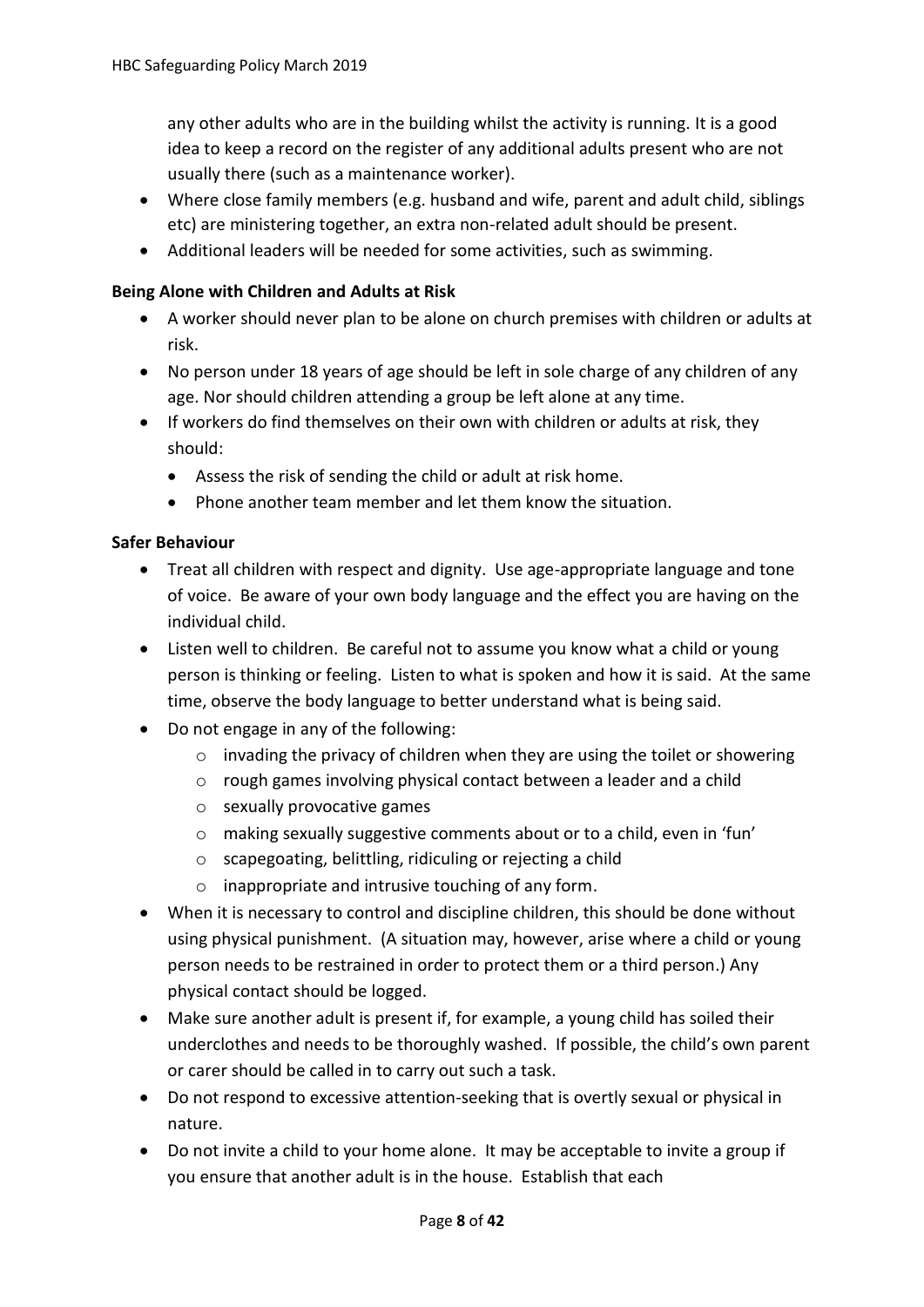parent/carer knows where their child is and at what time they should return home. (It is advisable to require all children to submit a completed form *Parental Consent and Medical Form for Events, Activities and Residential Holidays for Under 18s (Form H)* when inviting them to your home.)

### <span id="page-8-0"></span>**Physical Contact**

- Keep everything public. A hug within a group context is very different from one behind closed doors.
- Touch should be related to the child's needs, not the worker's.
- Touch should be age-appropriate and generally initiated by the child rather than the worker.
- Workers should avoid any physical activity that is, or may be thought to be, sexually stimulating to the adult or the child.
- Children are entitled to privacy to ensure their personal dignity.
- Children have the right to decide how much physical contact they have with others, except in exceptional circumstances, such as when they need medical attention.
- When giving first aid (or applying sun cream, etc.), workers should encourage the child to do what they can manage themselves, but consider the child's best interests and give appropriate help where necessary. This should be done in the presence of another worker.
- Team members should monitor one another in the area of physical contact. They should help each other by constructively challenging anything which could be misunderstood or misconstrued.
- All physical contact that could raise concern should be logged. Each ministry must maintain their own record.

### <span id="page-8-1"></span>**Children with Special Needs**

Children who have a disability can be at greater risk of abuse. They will often require more help with personal care, such as washing, dressing, toileting, feeding, mobility etc., and may have limited understanding and behave in a non-age-appropriate way. It is good practice to speak with the parents/carers of children with special needs and find out from them how best to assist the child.

## <span id="page-8-2"></span>**2 Talking with a child or adult at risk one-to-one**

If a child or adult at risk wants to talk on a one-to-one basis you should make sure that:

- You try to hold the conversation in a corner of a room where other people are present.
- You leave the door open if you are in a room on your own.
- Another team member knows where you are.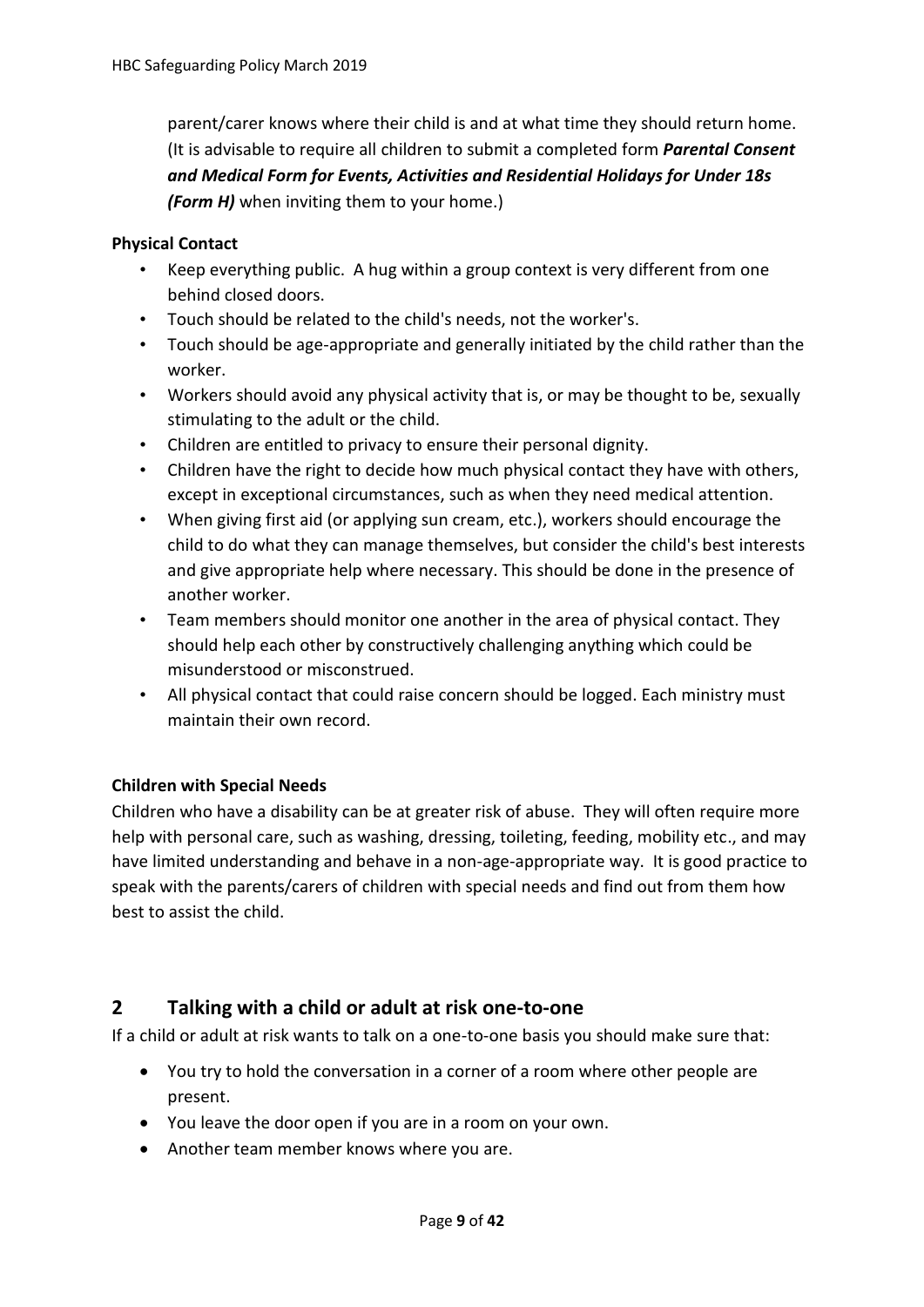## <span id="page-9-0"></span>**3 Transporting Children**

- Only those who have gone through our safer recruitment process (and have therefore successfully completed a DBS check) and have signed the safeguarding policy may give lifts to children on behalf of the church.
- Never give lifts to children on their own.
- The child/children should sit in the rear of the car.
- Parental consent must be obtained.
- Drivers are advised that they should check with their insurance company that their policy covers them for volunteer driving.
- Drivers must be over 21 with at least two years' experience of driving. It is preferable that they have a clean license and have not recently moved to the UK (so are familiar with the roads in this country).
- Always insist that seat-belts are worn when travelling.
- Current regulations regarding the use of seat belts, booster cushions and other safety restraints should be adhered to.
- If a minibus is used all relevant legislation should be adhered to.
- When using coaches, ensure that the company has full insurance cover. Check on the limit of passenger numbers and do not exceed this number. Children should remain seated and wear seat-belts provided.
- On every trip an adult should be given a written list of those children for whom they have responsibility, even if the whole group is to remain together.
- If travelling in several small groups, it is good practice to insist that the same group of children travels on both the outgoing and return journeys with the same adult. This minimises the possibility of children going astray because of false assumptions that someone else has taken them.

## <span id="page-9-1"></span>**4 Keeping Parents/Carers Informed**

- Parents/carers should be asked for details of their child/children full name, date of birth, address and contact telephone number(s). Consent forms for emergency medical treatment and for travel arrangements (Form H) should be completed if children are being cared for in the absence of their prime carer, whether on or off church premises. This information should be readily available to workers. Be aware that in some families, there are legal constraints on contact with children by absent parents
- A register should be kept of all children attending church activities. This should be on hand if there is a fire drill or evacuation of the premises.
- All children regularly attending church organisations will be required to submit a *Registration and Consent Form for under 18s (Form G)* (National Organisations will have their equivalent Parent Consent forms). Forms will be held by the relevant Sunday School teacher/organisation leader.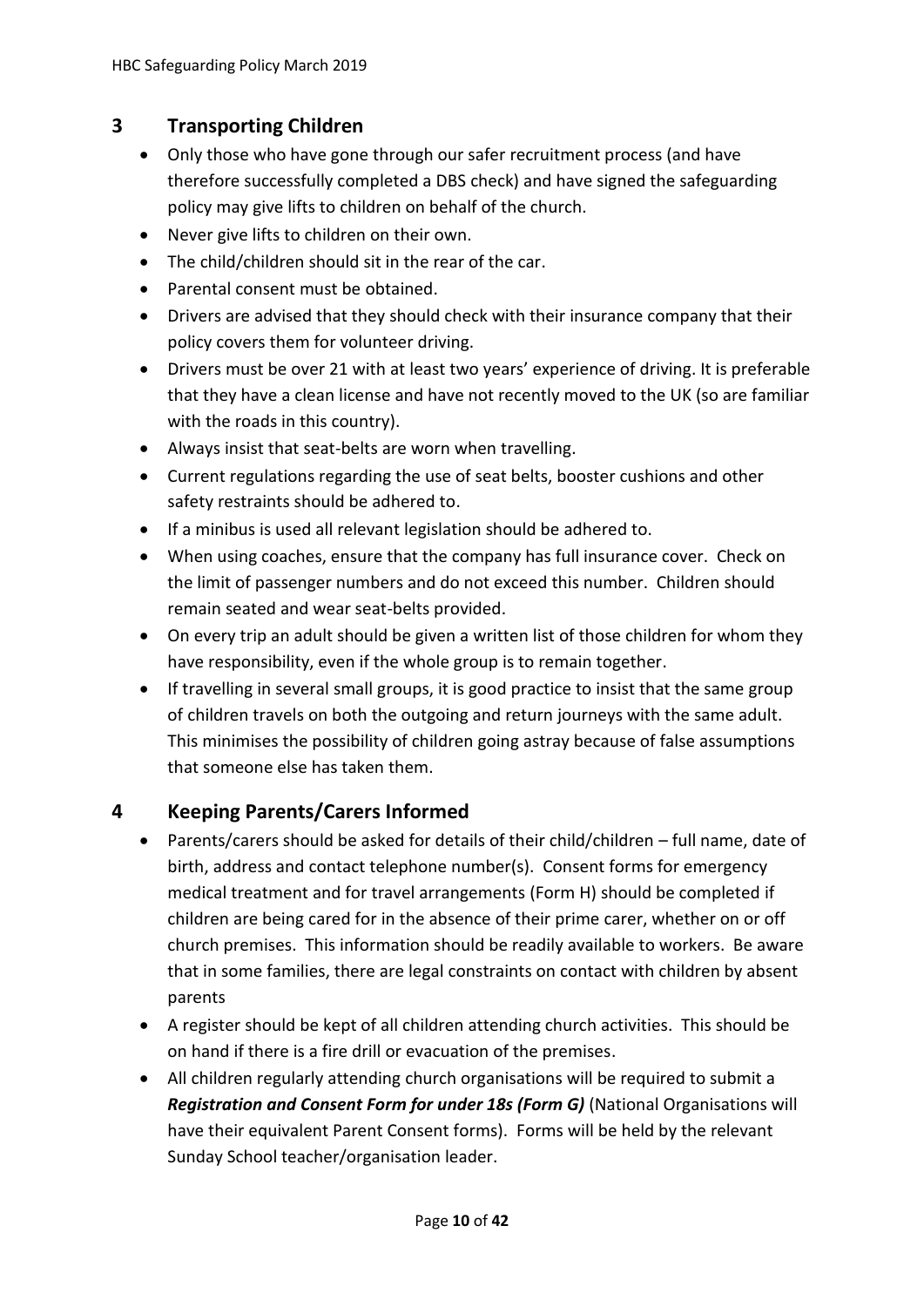- Parents/carers should be advised of the Safeguarding policy in place in the church and given information about who is caring for their child, with workers' or leaders' name(s) and telephone numbers available on request. They should be advised of what action will be taken if a child protection issue arises.
- There should be a clear understanding of what sort of activities the child or young person will be doing and the time limits of these. Arrangements for returning children to their parents' care should be clarified. Where children are collected from activities, (which will normally be the case with children up to 11 years of age) nominated persons should be identified by the parent/carer as acceptable to carry out this task.
- When children turn up to and want to join in with church activities without the knowledge of their parents/carers, workers will:
	- o Welcome the child and try to establish their name, age, address and telephone number.
	- o Record their visit in a register.
	- $\circ$  Ask the child if a parent/carer is aware of where they are. Where possible, phone and make contact.
	- $\circ$  Without interrogating the child, find out as soon as possible whether they have any specific needs (e.g. medication) so that you can respond appropriately in an emergency.
	- o Give the child a consent form and explain it needs to be filled in and brought back next time.
- All leaders must remain at the church until all the children under their care have left. If a parent does not arrive at the correct time to collect their children, the leader of the group must:
	- o Use the contact details to phone the parent and find out where they are.
	- $\circ$  If they are more than 15 minutes late, or the leaders are not able to wait long with the child, they should phone the other parent or an emergency contact number and ask them to come and collect the child.
	- o If they are not able to contact anyone, they should phone the DPS (Lindsay Jacobs).

# <span id="page-10-0"></span>**5 Looking After Children Overnight**

- The DPS (Lindsay Jacobs) must be informed of all overnight stays.
- A risk assessment must be carried out beforehand by the leader of the group. Please see **https://www.baptist.org.uk/Groups/220821/Risk\_Assessment.aspx**
- There must be at least one leader accompanying the group who holds a first aid certificate
- If leaders are preparing food for the children a food hygiene certificate is required by the head cook.
- Males and females must sleep separately.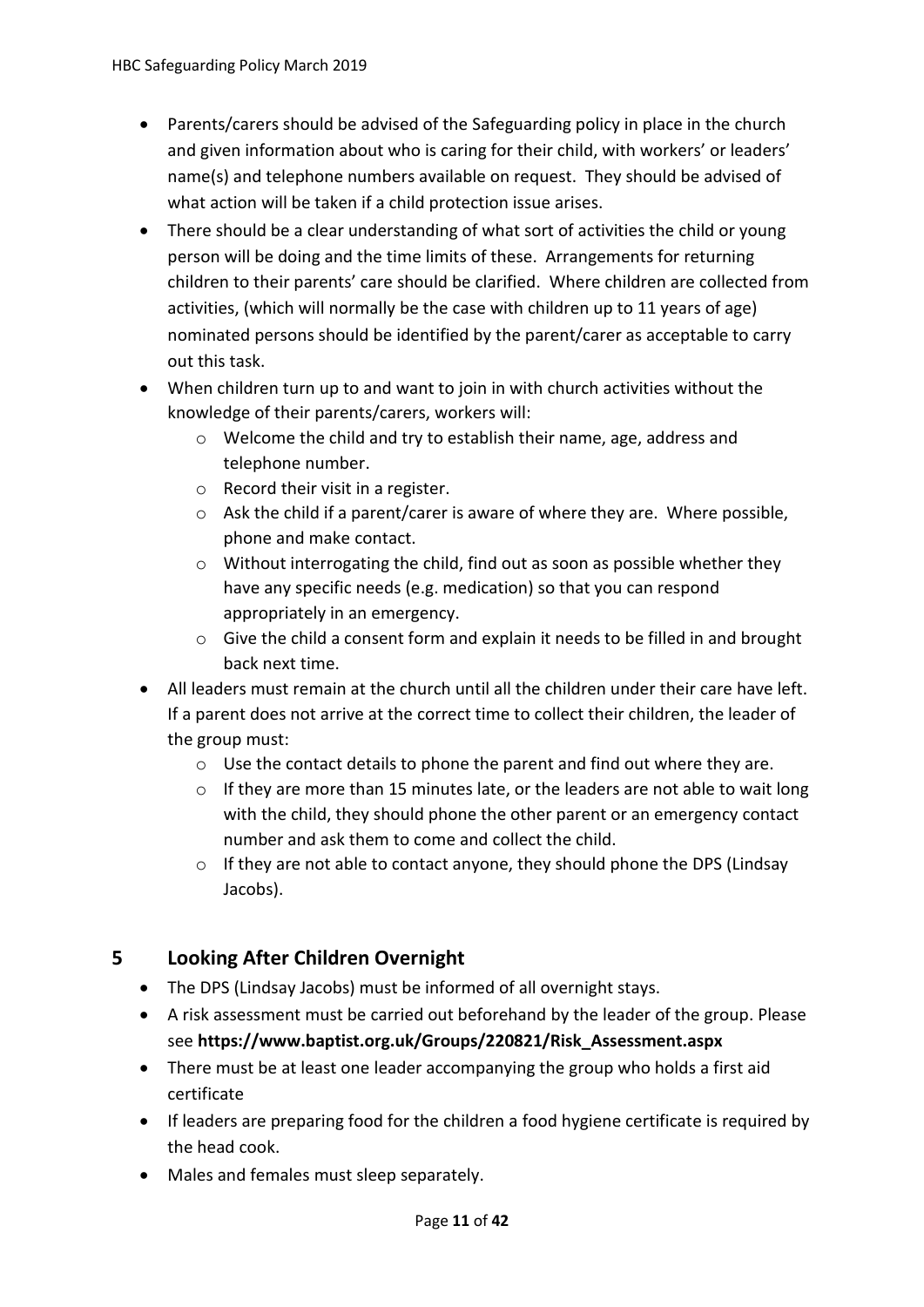- If the group has both boys and girls, then it is important to have a mix of male and female workers.
- Adults should sleep separately from children as this reduces the potential for accusations of abuse. However, it may be acceptable for workers to share sleeping accommodation with children in a large dormitory or on an activity such as youth hostelling, where it is customary practice and there is more than one worker per room. Workers will not share sleeping accommodation with fewer than three children. Arrangements will be age-appropriate, provide security for the child and be safe for everyone involved.
- All parents/carers should be given written details of an identified contact worker, with an address and telephone number of the overnight location. Parents/carers must be advised in writing of how their children will be cared for in their absence.
- Parents/carers must complete suitable consent forms/letter *Parental Consent and Medical Form for Events, Activities and Residential Holidays for Under 18s (Form H)*. All medical information, plus emergency contact names and numbers, must be taken with the group to the location of the overnight care.
- In the event of an emergency a list of all those attending with contact details of their next of kin should be left with a responsible person from the church who is not attending the event.

**Please note**: A list of points to be considered when looking after children overnight can be found in *Safe to Grow, Sixth Edition 2011, page 71, para. 14.8 Outings and Overnight Events.*

- No child will participate in adventurous activities without the written consent of the parent /carer. The activity leader will ensure that the staff engaged in such activities are properly trained and qualified and that the correct ratio of staff to children is met. At an activity centre or for an organisation whose own staff undertake such activities, if the activities come within the scope of the Adventure Activities Licensing Regulations 1996, the activity leader needs to ensure that the premises are licensed.
- The event leader will have a fire safety procedure in place, which will include the following:
	- $\circ$  Everyone will be warned of the danger of fire. If the overnight event is in a building, then everyone must be made aware of the fire exits. A fire drill will be practised on the first day.
	- o When using a building as a residential facility, ensure that the fire alarm is audible throughout the accommodation and that all signs and exits are clearly visible. The building will also need to comply with fire regulations.
	- $\circ$  In the case of an emergency, ensure measures are in place to alert children with disabilities (e.g. a child who is hard of hearing).
- It is the responsibility of the leaders always to know the whereabouts of every child/young person participating in an overnight event, and this may include monitoring access on and off the site.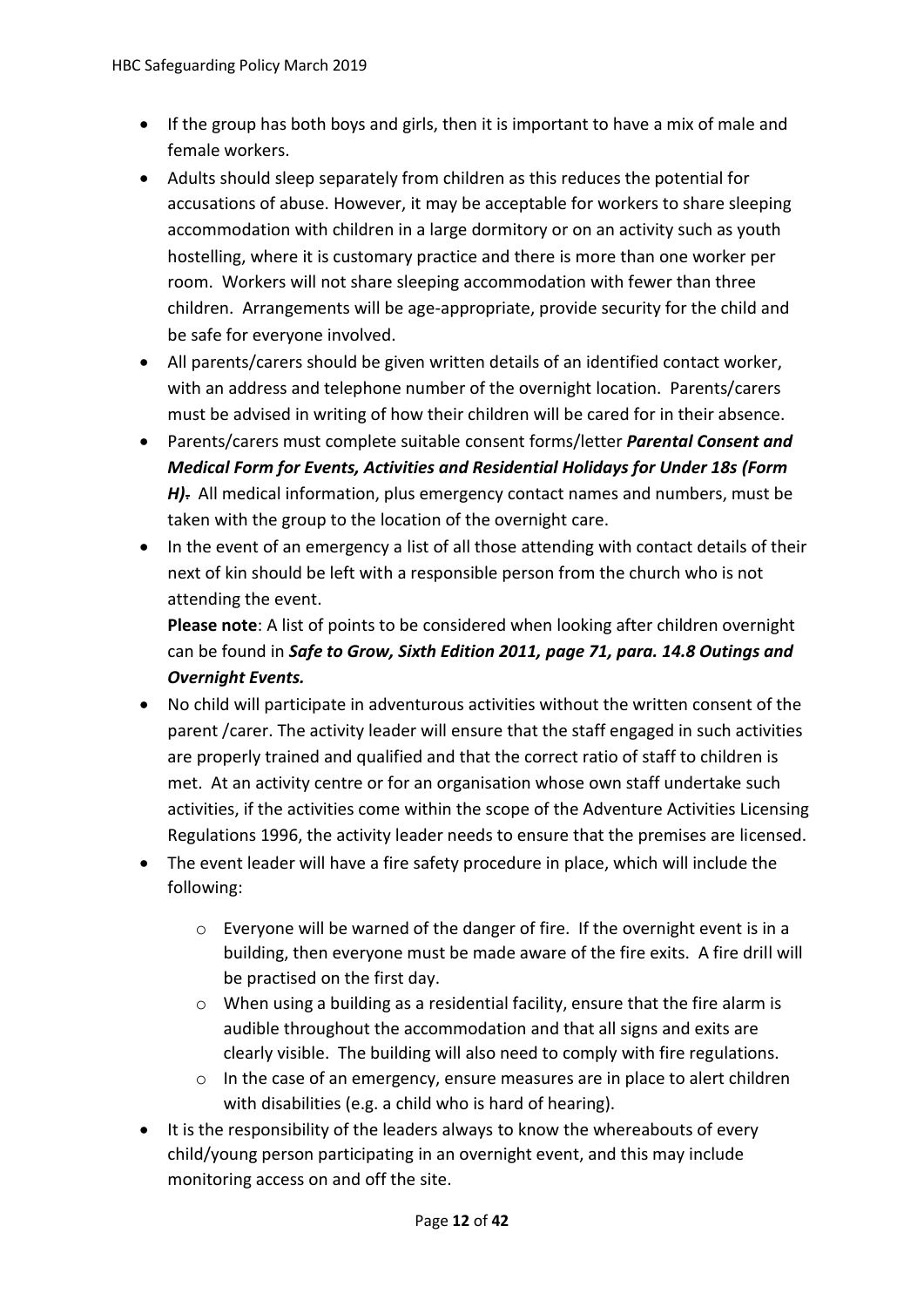- General safety rules will be applied as appropriate (e.g. no running around tents due to the risk of injury from tripping over guy lines).
- There will be an increased adult to child ratio for swimming trips. Prior to the trip, workers will establish the swimming ability of the children attending and obtain specific consent. Workers should never change in front of the children.

# <span id="page-12-0"></span>**6 Abuse of Trust**

Relationships between children and their leaders take many different forms, but all of them can be described as 'relationships of trust'. The leader is someone in whom the child or young person has placed a degree of trust. The trust may be because the leader has an educational role, is a provider of leisure activities, or is even a significant adult friend. In every case, however, that relationship is not one of equal partners and there is the potential for the trust to be abused by the leader, who is in a position of power over the child or young person. All voluntary organisations are now expected to have a policy which sets out the boundaries of such relationships.

- It is always wrong for a leader to enter into a sexual relationship with a young person. Whilst children aged 16 or 17 can legally consent to some types of sexual activity, they may still be emotionally immature. Their vulnerability could be exploited either deliberately or unwittingly. In these circumstances it does not make any difference whether or not the sexual relationship is consensual. The imbalance of power makes it an abuse of trust.
- It is not acceptable for a leader to form a romantic relationship with a child or young person with whom they have a relationship of trust. Such a romantic relationship (even if consensual) would not be a relationship of equal partners – the leader is always in a position of power over the young person and exploitation is almost inevitable, even if unintentional.
- If a young leader (under 18) forms a romantic relationship with another child in the group, this too is not appropriate as they are in a position of authority and trust. To avoid this, young leaders should ideally not be working with children in the age group closest to their own. If a relationship does develop, however, the young leader should cease the leadership role.

# <span id="page-12-1"></span>**7 Health and Safety**

A desire to safeguard children from harm will mean that we need to be safety-conscious. Hendon Baptist Church has a *Health and Safety Policy* in place and all leaders and helpers are given written instructions for the *Building Use and Emergency Evacuation Procedure*. All leaders and those working with children will make themselves familiar with and conform to the Health and Safety Policy of the church at all times.

• **Furniture** – must be in a safe condition and appropriately sized etc.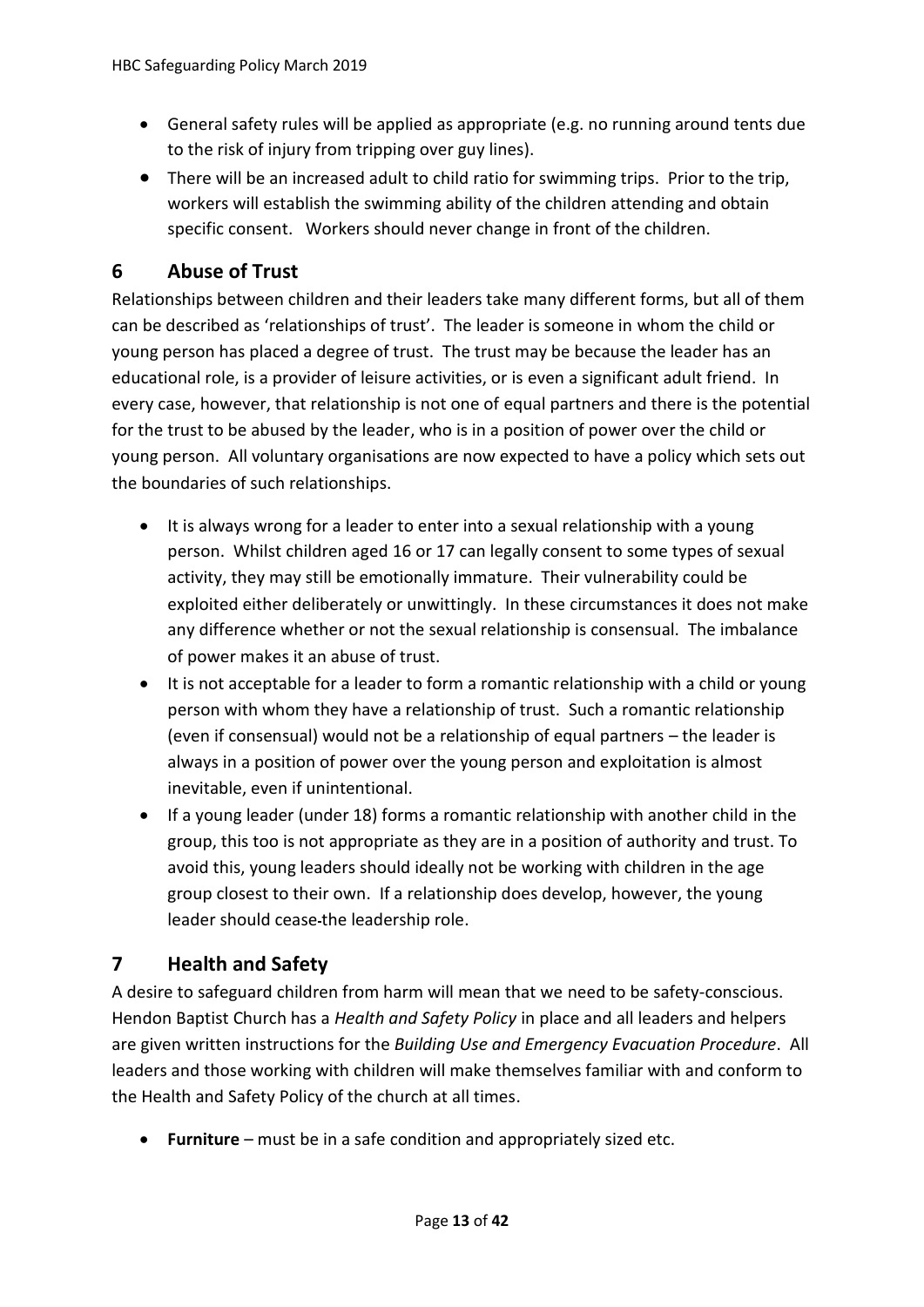- **Equipment** potentially hazardous tools, cleaning fluids etc. must be stored in a safe place inaccessible to children.
- **Electrical** electrical equipment must be regularly checked and socket covers must be used in all sockets when they are not in use.
- **First Aid** there is a first aid box and accident book in the hall. A list of qualified first aiders is available by the first aid box. Any accidents must be recorded in the accident book and the tear-off confidential slip should be passed to Mike Gardner as soon as possible. There should be a first aider at every activity and event.
- **Fire equipment** the building has the appropriate fire fighting equipment which is maintained annually.
- **Lighting** the building is well lit internally and externally.
- **Accident and Emergency** all children on site should have submitted for them a *Registration and Consent Form for under 18s (Form G)* (or National Organisation equivalent) providing details of contact addresses and telephone numbers of parents/carers, and giving consent for emergency treatment for their children if necessary.
- **Insurance** the church regularly ensures that church insurance is adequate for the work we do with children on and off site.
- **Security** assess how easy would it be for a child or young person to leave the building during an activity without being noticed; or how easy would it be for a stranger to get into the building during a children's or young person's activity without being noticed. Take action to minimise these risks.
- **Use of the lift** a maximum of 6 adults to use the lift at one time. Children under 11 years of age must only use the lift with an adult present. Do not use the lift if you are the only person in the building.
- **Risk Assessment**  a risk assessment must be carried out before any activity.
- **Food hygiene**  we will observe good hygiene whenever food is prepared. If leaders are preparing food for the children a food hygiene certificate is required by the head cook.

# <span id="page-13-0"></span>**8 Photography**

When taking photographs or video footage we must comply with GDPR regulations.

Signed consent must be obtained by the photographer from parents/carers for photographs to be taken of children at church activities. The consent form should clarify where those photographs are likely to be used (display board, website, press etc).

• Photographing children should be conducted with sensitivity and courtesy. Consent of the child is just as important as parental permission.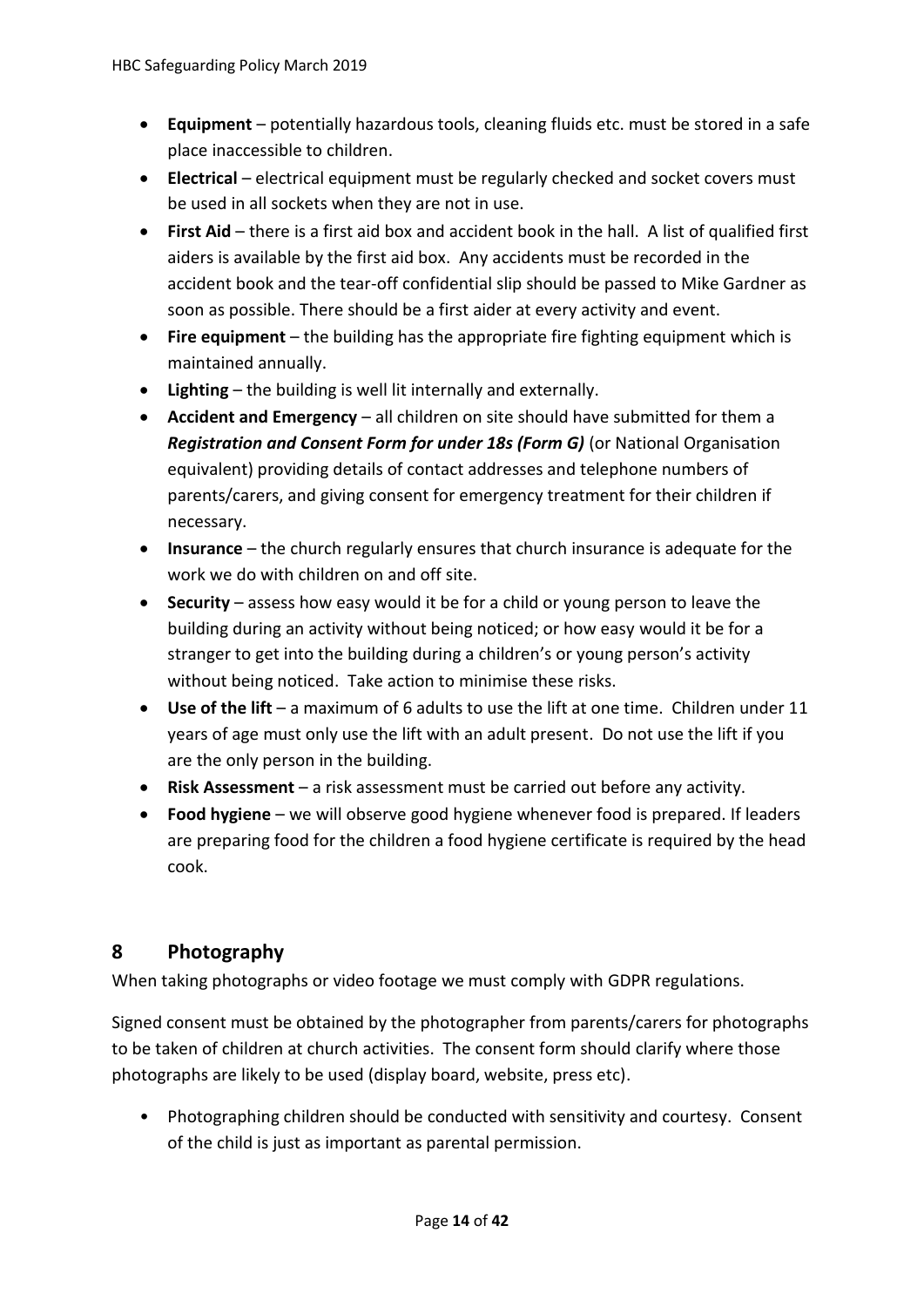- When photographs are displayed children should not be identified by name, nor should it be possible to infer the identity of individual children from the photograph.
- Photographic material should be stored safely.
- Leaders should not store images of children on their mobile phones.
- Any photographs sent to the press must not identify individual children by name, nor should the names of individual children be able to be inferred from an accompanying caption or story.
- Copies of photographs must not be distributed to other individuals without permission of a parent/carer. This includes digital images.
- Group pictures are preferable, rather than individual shots.
- Particular care should be taken with looked-after children, adopted children or children who do not see one of their parents. They could be at risk if their images are shared online as their birth parents may be able to track down their location. In this case, parents/carers may not wish their child to be photographed officially by the church or by other parents in the church.
- Parents photographing their child at events/services should be reminded that the photos are for their own use and are not to be shared online without the consent of the other parents and children.

## <span id="page-14-0"></span>**9 Electronic Communication**

- In most circumstances, there will be no need for leaders to contact children directly. Wherever possible, information should be shared in the following ways:
	- o Verbally during announcements at church and at groups/activities
	- o In writing in the church newsletter or letters given to children/parents
	- o On the church website and social media accounts
	- o By phone/messenger directly to the parents of the children who attend the group.
- If a leader feels that contact directly with a child/children is essential for their ministry, they must first seek the approval of the Pastor and Deacons, giving clear reasons for the contact.
- If permission is granted by the Pastor and Deacons, parents/carers and children themselves have the right to decide if a worker is to have email addresses or mobile phone numbers etc. In compliance with GDPR, this consent can be withdrawn at any time.
- The leader sending the email must copy in another email address, the Pastor and Deacons will advise which email address should be used.
- Workers should only use electronic means of communication with those children from whom appropriate consent has been given.
- Workers should not put any pressure on children to reveal their email address, mobile phone number etc.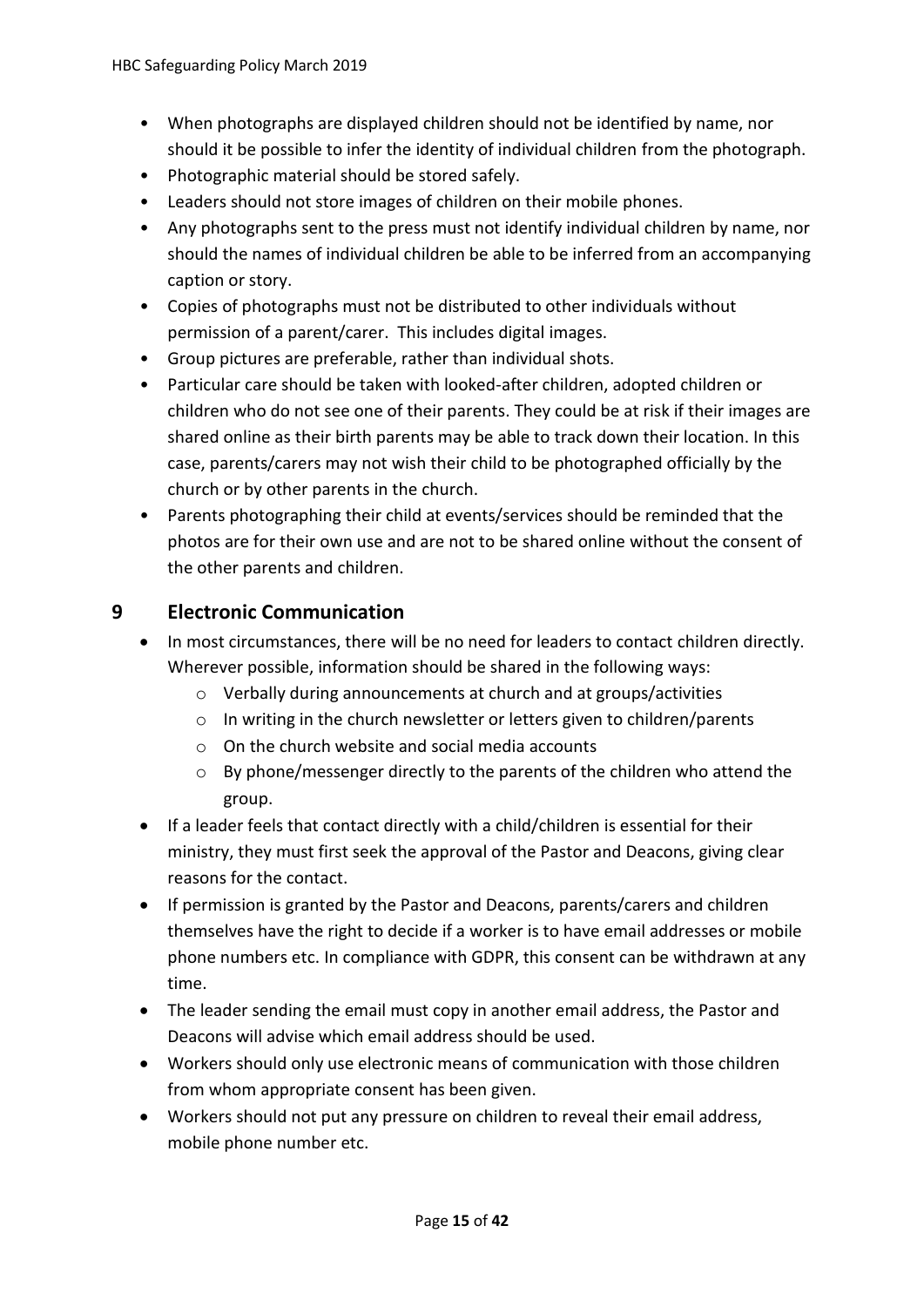- Direct electronic communication with children of primary school age is inappropriate and must not happen.
- Only workers who have been appointed under the church's agreed safeguarding procedures should use any electronic means of communication to contact children on behalf of the church or one of the church's organisations.
- Contact with children by electronic communication should be for information-giving purposes only and not for general chatter.
- Where a young person in need or at a point of crisis uses this way of communicating with a worker:
	- significant conversations should be saved as a text file if possible, and
	- a log kept of when they communicated and who was involved.
- Workers should not share any personal information with children, and should not request or respond to any personal information from the child or young person other than that which is necessary and appropriate as part of their role.
- Workers should be careful in their communications with children so as to avoid any possible misinterpretation of their motives.
- Clear, unambiguous language should be used, avoiding the use of unnecessary abbreviations.
- Electronic communication should only be used between the hours of 8.00am and 10.00pm.
- Emails to children should include a church header and footer showing this to be an official communication from a youth team member.

### <span id="page-15-0"></span>**Mobile phones**

- Workers should only contact parents by phone. If contact with a child/children is needed, permission from the Pastor and Deacons must be sought.
- Occasionally a child may phone the leader of the group (e.g. on behalf of the parent to ask if the group is meeting). This is fine as it is not instigated by the adult. However, the conversation should be kept brief and should only involve the sharing of information. The leader should log that the conversation took place.
- Mobile phone usage should be primarily about information-giving.
- 'Text language' should be avoided so that there is no misunderstanding of what is being communicated. For example 'lol' could mean 'laugh out loud' or 'lots of love'. Avoid use of 'kisses' e.g. 'xxx'.
- 'Text conversations' should usually be avoided (that is a series of text messages/emails being sent to and fro between mobile phones).
- The use of the phone camera should comply with the church's policy on photos/videos.
- Workers should not retain images of children on their mobile phone.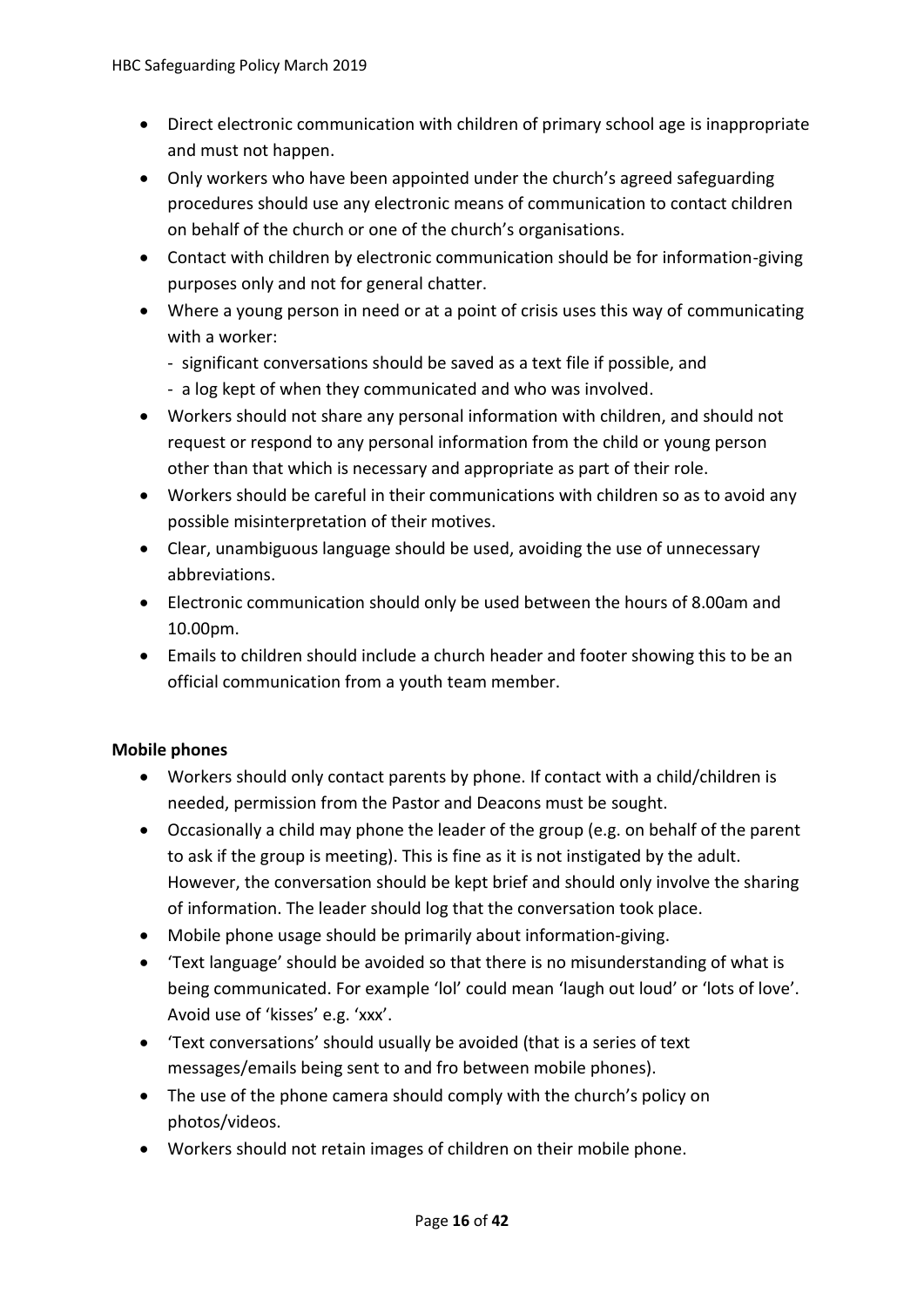### <span id="page-16-0"></span>**Instant Messaging Services (IMS)**

- The use of instant messenger services should be kept to an absolute minimum and avoided if possible. Again, they should only be used to contact parents, with specific permission needed to contact the children.
- Where a young person in need or at a point of crisis uses this way of communicating with a worker:
	- significant conversations should be saved as a text file if possible, and
	- a log kept of when they communicated and who was involved.

#### <span id="page-16-1"></span>**Social Networking sites**

- If youth leaders are going to communicate via social networking sites, they must only use official church accounts (for example, the church Facebook page)
- Youth leaders must never set up their own social media account for the group without the approval of the Pastor and Deacons.
- Youth leaders must never use their own social media accounts to communicate with children from the church or church groups.
- Lower age limits of social networking sites should be adhered to (this varies for each site).
- Leaders should regularly monitor the privacy settings on their personal social media accounts so that they cannot be accessed by children.
- All electronic communication with children should be avoided, but where it does occur, it should be kept within public domains.
- Workers should ensure that all communications are transparent and open to scrutiny.
- Copies of communications should be retained and other workers should be copied in on communication.
- Leaders must never accept 'friend' or 'following' requests on social media from children in the church.

## <span id="page-16-2"></span>**10 Young Leaders UNDER 18 Years of Age**

In law, young leaders under the age of 18 are children and cannot be treated as adult members of a team. However, neither should they be managed in the same way as the children with whom they are working.

A judgement will need to be made about how involved they will be in planning, running and evaluating the various aspects of your programme. This will depend on how much (or little) they want to do, what they are capable of, and how many other adult helpers you have. Training and mentoring should be encouraged, to ensure that the young leader is helped to develop skills, attitudes and experience.

• A young leader must be closely supervised by an adult leader at all times, and never given sole responsibility for a group of children.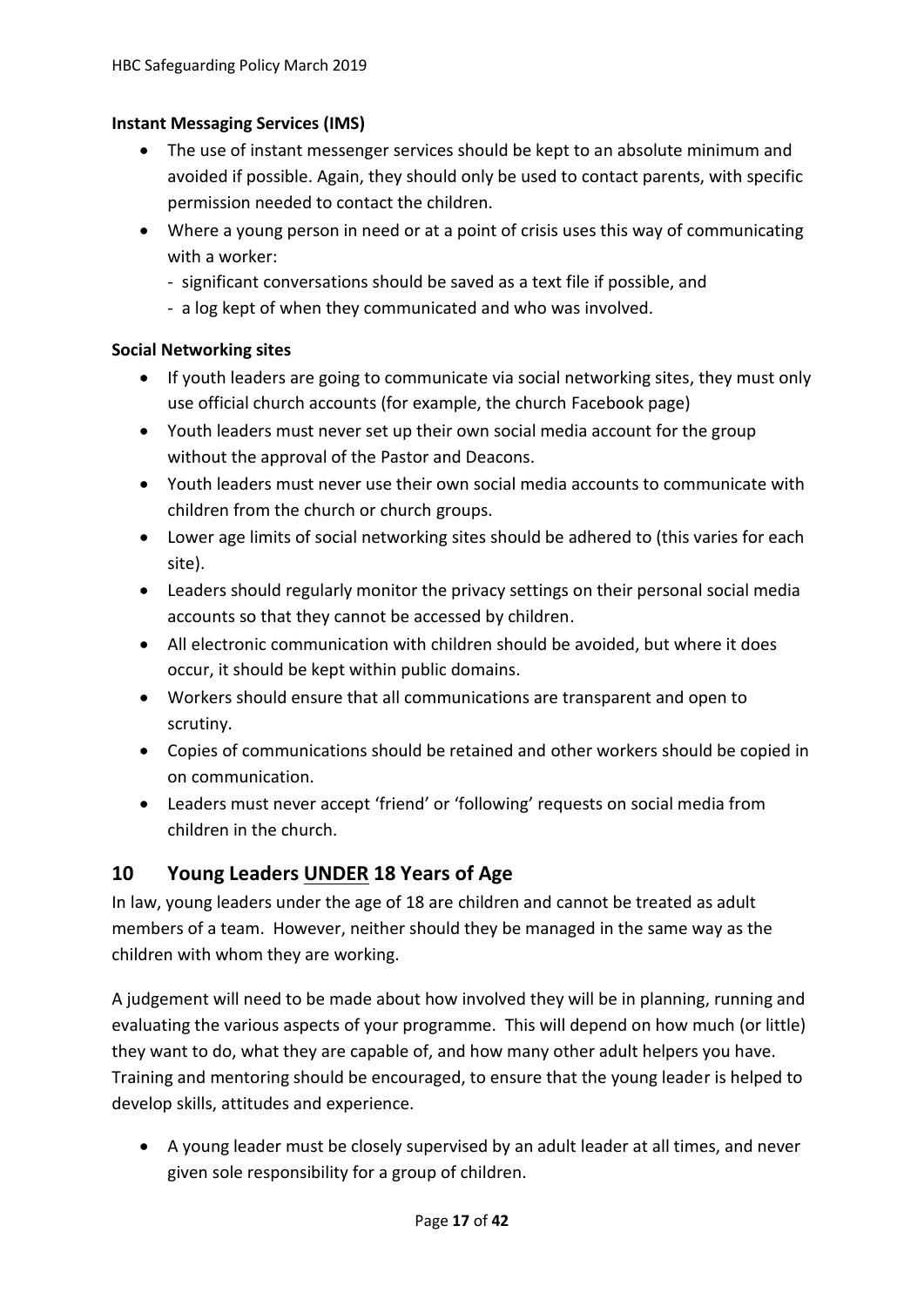- When considering ratios of staff to children, the young leader needs to be counted as a child, not a leader.
- The Safeguarding Children Policy applies to a young leader just as it does to any other person.
- The permission of parents or carers needs to be sought for the young leader just as you would for any other person under 18 years of age.
- If the young leader accompanies you on a residential activity ideally they should have sleeping accommodation separate from both the adult leadership team and the children or young people with whom they are working.

Careful judgements will need to be made regarding the appointment of young leaders who are under the age of 18. Some may need to be appointed under the full procedures of the church's Safeguarding Children Policy, including applying for an Enhanced DBS Disclosure. For others this will not be appropriate. The general rule of thumb is that where a young leader has leadership responsibilities in a group to which they already belong and so is exercising leadership among their peers it will not be necessary to appoint under the full procedures.

• Young leaders under the age of 18 **will not** need to be appointed under these procedures and therefore **will not** be required to apply for an Enhanced DBS Disclosure if :

- They are asked to take increasing leadership responsibility in a group in which they are a member and they are always exercising leadership by assisting the adult workers and leaders of that group.

- They are part of a peer-led group and emerge within that group as leaders. In this situation, adults leaders will contribute to programme planning and reviews and will always be present to oversee any peer-led activities taking place.

*(See - Safe to Grow, Sixth Edition 2011, page 51, Examples 1 and 2)*

When a young leader is appointed to another group, the full safeguarding appointment procedures should be followed.

• Young leaders under the age of 18 **will** need to be appointed under these procedures and therefore **will** need to apply for an Enhanced DBS Disclosure if:

- They are appointed to work in a regulated activity with children in a group to which they do not belong.

*(See - Safe to Grow, Sixth Edition 2011, page 51, Example 3)*

# <span id="page-17-0"></span>**11 Young Leaders 18 Years of Age and Over**

Leaders aged 18 years and over are adults. They will therefore need to go through the full safeguarding appointment procedures agreed by the church. Care will need to be taken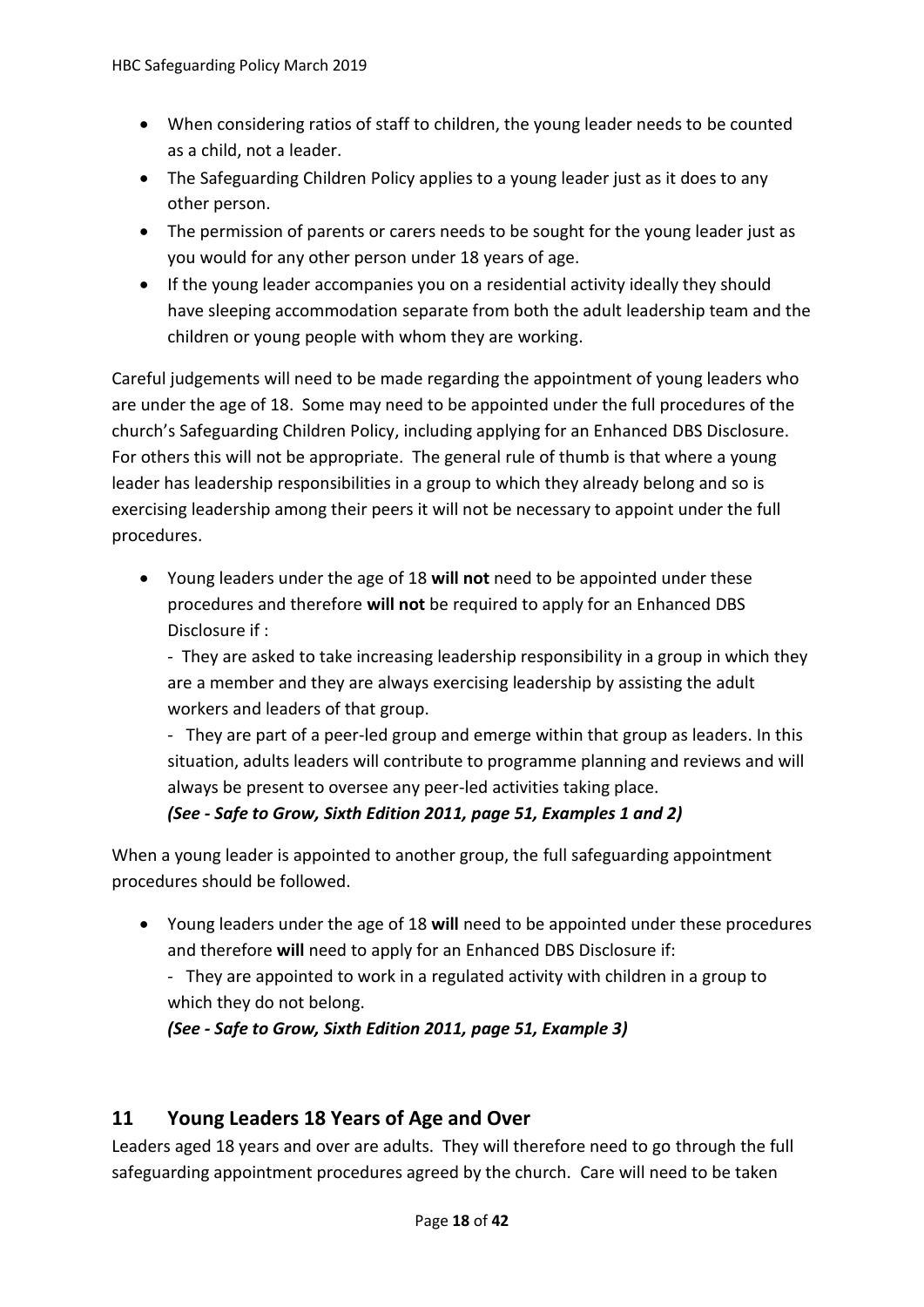when a young leader turns 18 that their new status is recognised and that the appropriate procedures are followed, including DBS Disclosure, references and training in the church's safeguarding policy and procedures.

If they are part of a peer group within the church, the boundaries can become blurred if sometimes they are leaders and sometimes they are a member of that peer group. Ideally young adult leaders should not be given supervisory responsibility for the age group directly below them.

# <span id="page-18-0"></span>**12 Adults Without Leadership Responsibilities**

A child who does not have leadership responsibilities within their group **will** need to leave the group on reaching the age of 18 or by the end of the school year in which they become 18. If they wish to remain in the group as a leader, they will need to be recruited under the 'Safer Recruiting Policy.'

## <span id="page-18-1"></span>**13 Adults at Risk**

### <span id="page-18-2"></span>**Premises**

The church building will be made as accessible as possible to all people. Any restrictions to access, visibility, audibility, toilet facilities, lighting or heating will be addressed wherever possible, and where necessary, aids and adaptations put in place.

### <span id="page-18-3"></span>**Language**

Every effort will be taken to use appropriate language and suitable vocabulary, enabling the greatest level of inclusivity and accessibility. We will be mindful of the language used within worship and the language used to describe people (such as derogatory words focusing on aspects of someone's disability, race or sexuality rather than the person themselves).

#### <span id="page-18-4"></span>**Worship**

In all worship services, we will consider the varied requirements of our congregation and try to be as inclusive as possible. Below are some suggested points to consider:

- Providing some copies of large print type for all printed materials
- Speakers always facing the congregation and not covering their mouths when talking, enabling those who rely on lip-reading
- Describing what is being presented on a screen for those who cannot see it clearly
- Using inclusive language
- Using a variety of liturgy and resources to cater for different levels of understanding
- Using a microphone during times of open prayer so that all can hear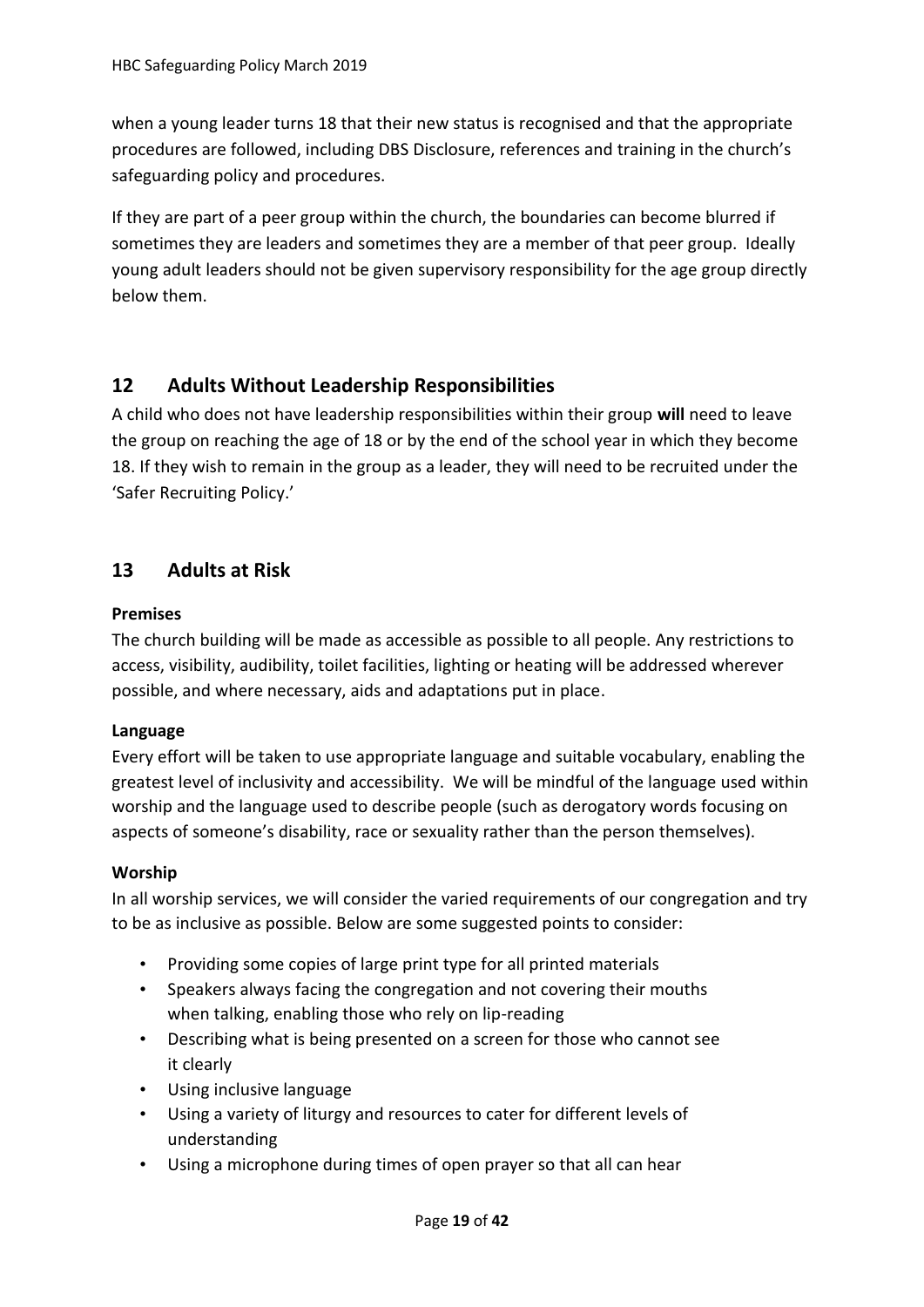• Considering holding a service which specifically caters for certain groups of adults at risk, such as those with learning disabilities, the deaf or the visually impaired.

#### <span id="page-19-0"></span>**Insurance**

We will take reasonable steps to safeguard adults at risk and will follow any specific safeguarding requirements as laid out by our insurance company.

### <span id="page-19-1"></span>**Financial integrity**

Arrangements are in place for dealing with money, financial transactions and gifts, as outlined below:

- Those who work with adults at risk may become involved in some aspects of personal finance – collecting pensions or benefits, shopping or banking, etc. If handling money for someone else, always obtain receipts or other evidence of what has been done.
- Workers should not seek personal financial gain from their position. beyond any salary or recognised allowances or expenses.
- Workers should not be influenced by offers of money.
- Any gifts received should be reported to the church trustees, who should decide whether or not the gift can be accepted.
- Any money received by the church should be handled by two unrelated church workers.
- Care should be taken not to canvass for church donations from those adults who may be at risk, such as the recently bereaved.
- Workers should ensure that church and personal finances are kept apart to avoid any conflict of interest.
- If someone alters their will in favour of an individual known to them because of their church work or pastoral relationship, it should be reported to the trustees. Workers should not act as Executors for someone they know through their work or pastoral role, as this may lead to a conflict of interests.
- Expert legal advice should be sought on matters such as Power of Attorney and Appointeeship to ensure that the situation is clearly understood and is the most appropriate course of action for the adult at risk.

### <span id="page-19-2"></span>**Photographs**

Photographers should make sure that they have the person's permission to take a picture, and that the subject is happy with the intended use of the pictures. When taking group pictures, photographers should remember to get permission from everyone who will be photographed.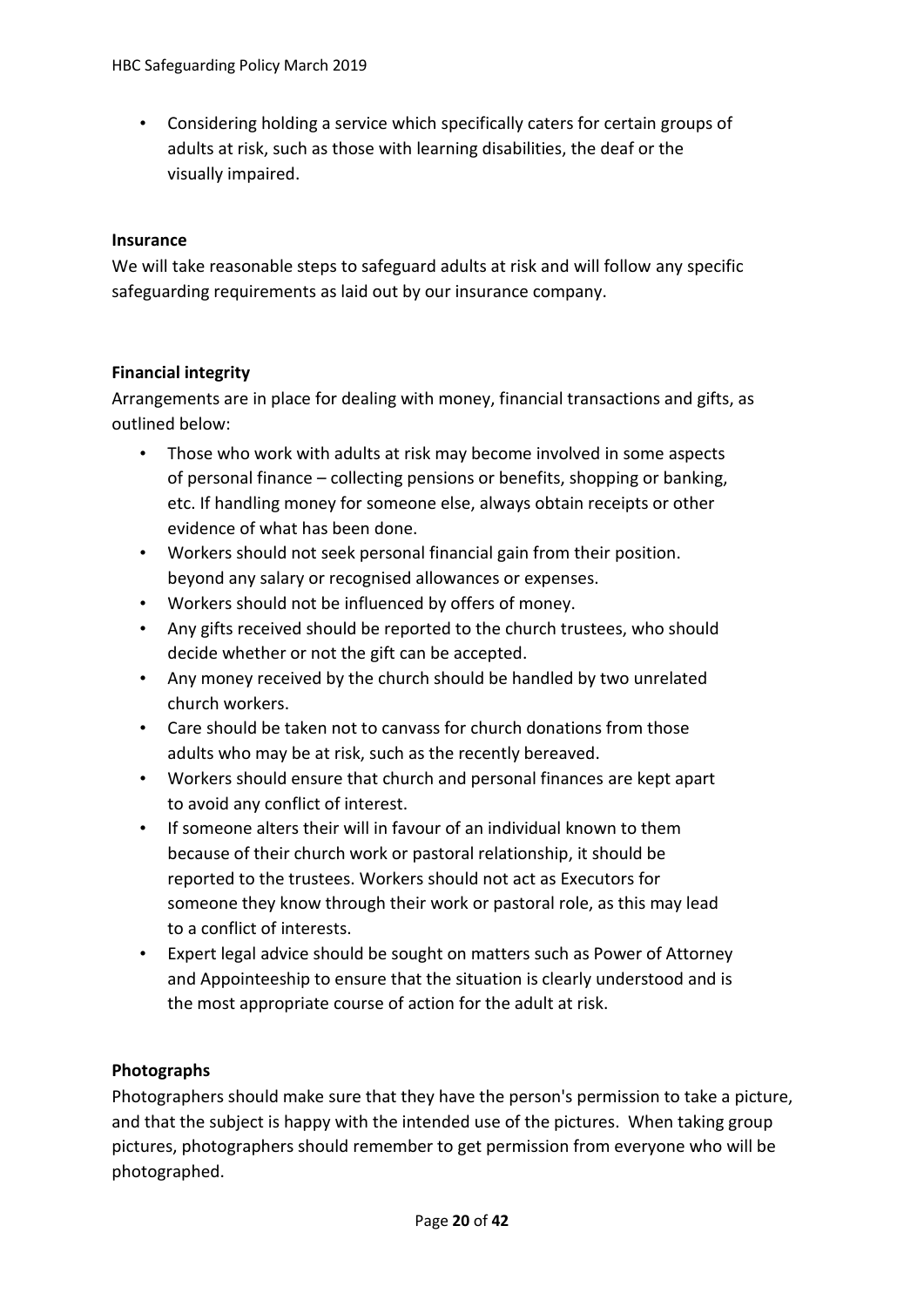## <span id="page-20-0"></span>**Computers**

All church computers will have suitable parental controls and blocks put on. Although this is not failsafe, it will make using the computers for inappropriate behaviour more difficult, whilst also protecting any vulnerable users. We will create a policy specifically for church computer use, including terms and conditions for use as well as what will happen if someone breaches these conditions.

### <span id="page-20-1"></span>**Record keeping**

It is good practice to record pastoral visits or meetings, noting the date, time, location, subject and any actions which are to be taken. The record of these meetings should stick to facts and try to avoid opinion. Any records of safeguarding allegations, concerns or disclosures should be passed on to the DPS and stored in a safe and secure manner for at least 75 years.

### <span id="page-20-2"></span>**Pastoral Relationships**

All those involved in pastoral ministry should work in a way that follows clearly defined procedures, which set out the boundaries to protect those carrying out the pastoral ministry as well as those receiving it:

- Workers should be aware of the power imbalance within pastoral relationships and the potential for abuse of trust.
- Behaviour that suggests favouritism or gives the impression of a special relationship, should be avoided.
- Workers should be aware of the dangers of dependency within a pastoral relationship.
- Workers should never take advantage of their role and engage in sexual activity with someone with whom they have a pastoral relationship.
- All people receiving pastoral ministry should be treated with respect and should be encouraged to make their own decisions about any actions or outcomes.
- Workers should not pastorally minister to anyone whilst under the influence of alcohol or drugs.
- Workers need to recognise the limits of their own abilities and competencies, and get further help when working with situations outside of their expertise or role.

# <span id="page-20-3"></span>**14 Outings and Overnight Stays Involving Adults at Risk**

As with outings and events for children, there are additional considerations for a group taking adults with additional needs, such as learning difficulties or mental health needs, on outings or overnight events:

• A risk assessment must be carried out beforehand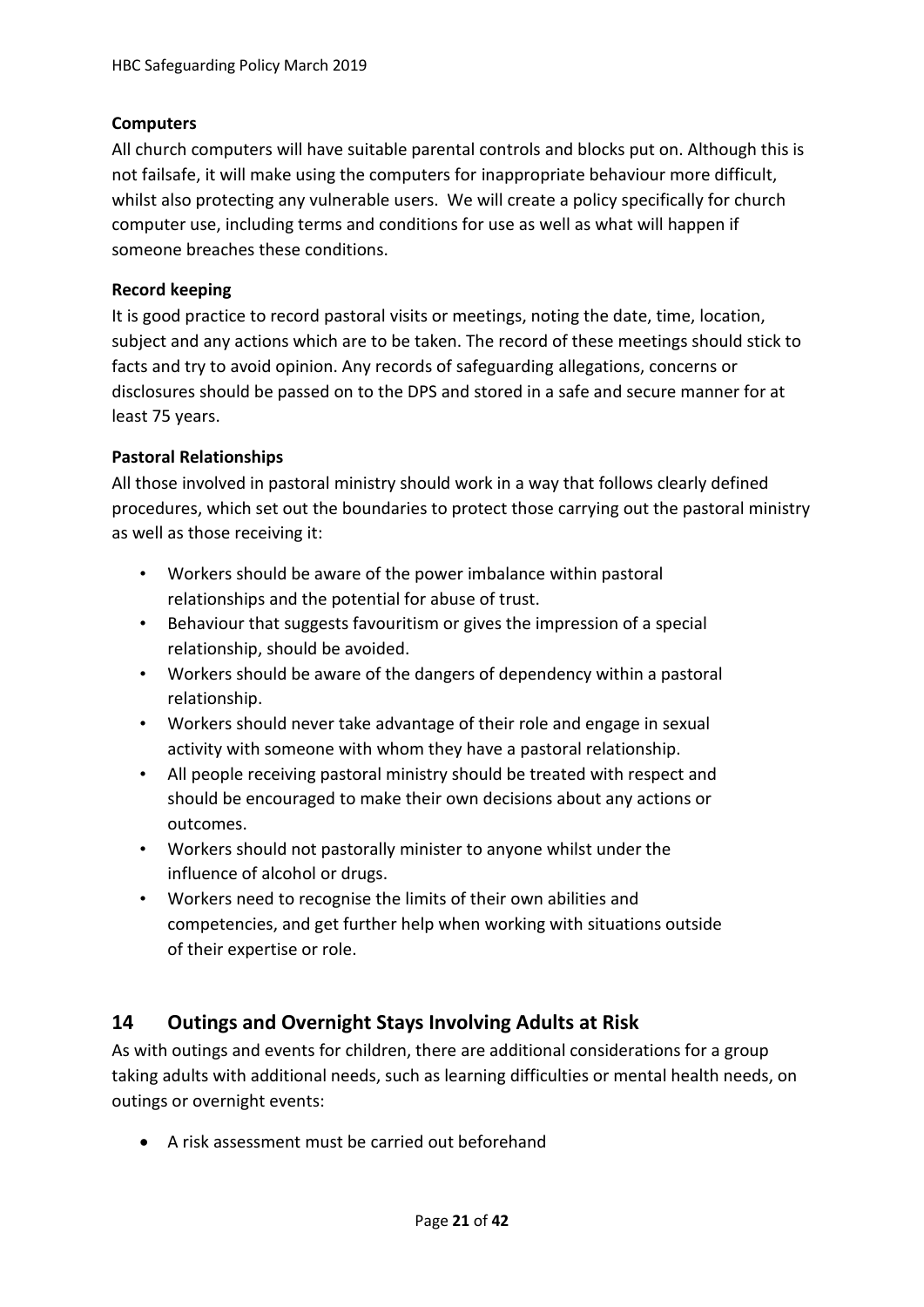- Planning for the trip should take into account specific medical, physical and support needs of each group member, bearing in mind that there may be people in the group who have individual care needs that will have to be met (including personal care)
- Adults at risk should be included in the planning of trips and events
- Consideration should be given to the suitability and accessibility of the venue and accommodation, travel time and mode of transport, and the affordability of the event
- Adults at risk should be given all the information about the trip beforehand so that they know where they are going, how long it will take to get there and what type of activities they will be taking part in
- There should be a minimum of two leaders with each group; the individual needs of those attending may determine the additional number of people required.

### <span id="page-21-0"></span>**Sleeping Arrangements**

Consideration should be given to the individual needs of those staying overnight. If there is a need for personal care or additional support during the night, it would be better that the person's usual caregiver also attends the event and therefore shares a room with them.

## <span id="page-21-1"></span>**Personal Care**

It is not appropriate for church workers to perform personal care for adults at risk unless this is their usual task (i.e. if they have come along to help generally, but also have a caring role for a member of the group, they can provide personal care for that person).

### <span id="page-21-2"></span>**Activities**

Leaders should consider the mobility needs of the group when deciding on activities or events. For example, if members of the group have difficulty walking, then including a walking tour around a town may be inaccessible to some who are attending. If you have members of the group who use wheelchairs then consideration needs to be given as to whether you have sufficient workers to support those who may need pushing.

### <span id="page-21-3"></span>**Safety**

It is the responsibility of the workers always to know the whereabouts of every person in the group; this may include monitoring access on and off the site.

General safety rules will be applied as appropriate and advice sought from the event organiser / venue about the fire evacuation procedures. A copy of the event / venue risk assessment should be included with the group leader's risk assessment.

### <span id="page-21-4"></span>**Consent and Medical Information**

It is important to recognise that adults at risk are mostly able to give consent for their own involvement in activities, inclusion in photographs and medical treatment. However, in some situations the question of capacity may arise. An adult at risk should have a say in their care and any arrangements made for them; however, there may be occasions when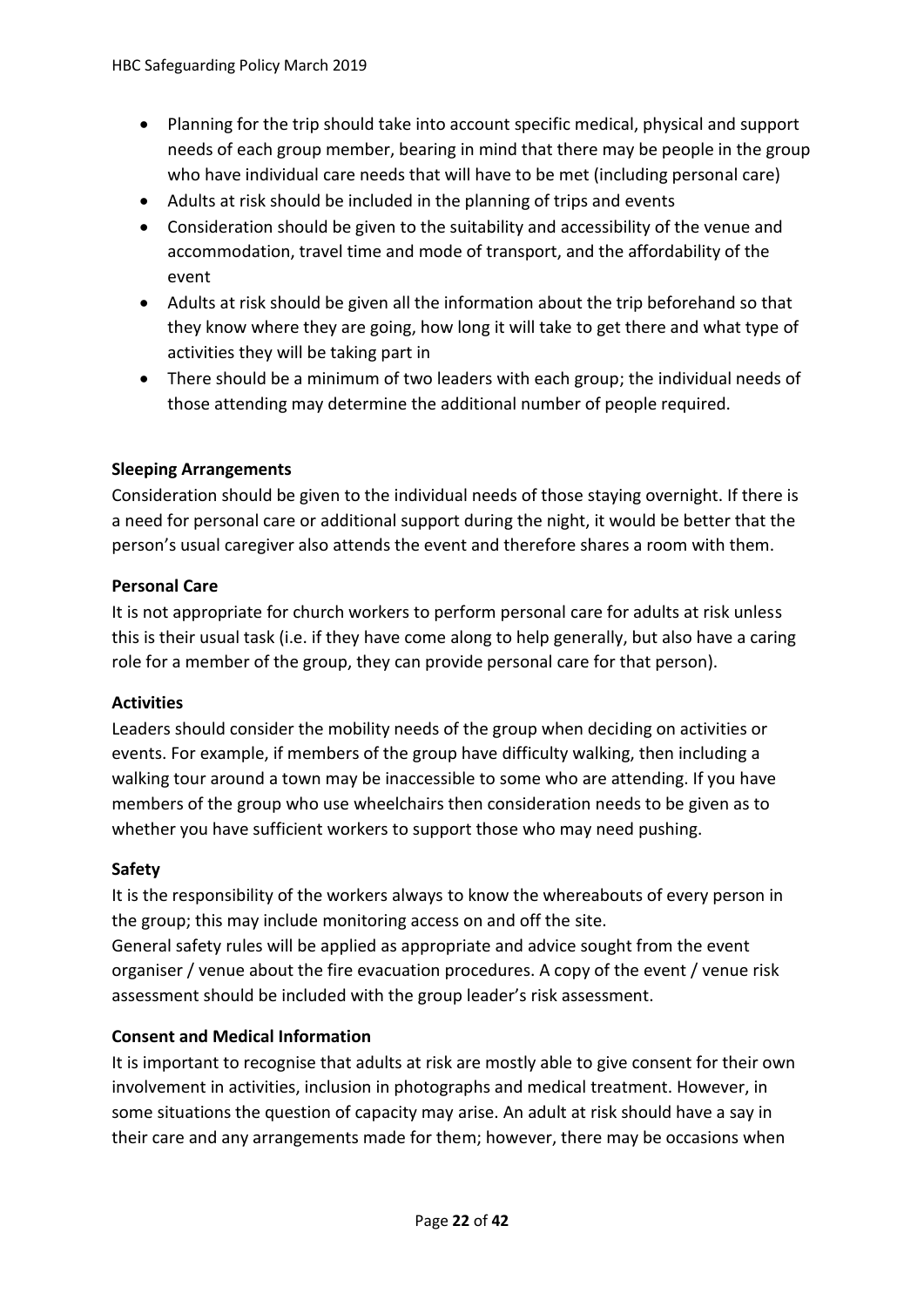you need to involve others in decision making. In these situations, seek advice from the DPS with regard to who should be involved.

A medical consent form should be completed by each member of the group and held by the leader. This will include any health concerns, emergency contact information and contact details for their GP. This will allow emergency medical personnel to have access to information should the need arise.

### <span id="page-22-0"></span>**Holding and Dispensing of Medication**

Church workers should never agree to hold or dispense medication for those on an event. If someone is unable to manage their own medication then consideration should be given as to whether their usual carer could attend with them or whether they will not be able to attend the event.

## <span id="page-22-1"></span>**15 Bullying**

Bullying is another form of abuse, and it can be verbal or physical. Bullying doesn't just happen to children, often adults can be victims too. There is no legal definition of bullying, but it is usually defined as a repeated pattern of behaviour intended to cause emotional or physical harm to another person, or exert power over them. The effect of bullying on the victim can be profound, both emotionally and physically, regardless of their age, ability or status.

It is important to recognise that bullying happens within churches, and it is not isolated to the children. Anyone in the church can be a victim of bullying, just as anyone in the church can be the bully, including those in leadership.

Some examples of bullying that could arise in the church context are:

- Being verbally or physically abusive towards another person
- Isolating or deliberately ignoring someone, or excluding them from group activities
- Spreading rumours and malicious untruths about another person in the church
- Use of email, phone or social media to publicly challenge or undermine someone
- Name calling and personal insults
- Making false accusations
- Sending abusive messages or degrading images via phone, email or social media.

Bullying will always cause a great deal of pain and harm for those on the receiving end. Many people affected by bullying, both children and adults, believe they have nowhere to turn. They are scared to speak out and often blame themselves. They can become fearful and reclusive. It is important that churches are able to recognise when bullying is occurring and are prepared to take action to resolve the situation.

Some signs that can indicate a person is being bullied are as follows:

• Withdrawal from group or church activities; appearing anxious, tearful or more reticent than usual, particularly in a certain context; development of mental health difficulties, such as depression or anxiety disorders; drop in performance relating to any church roles; physical injuries.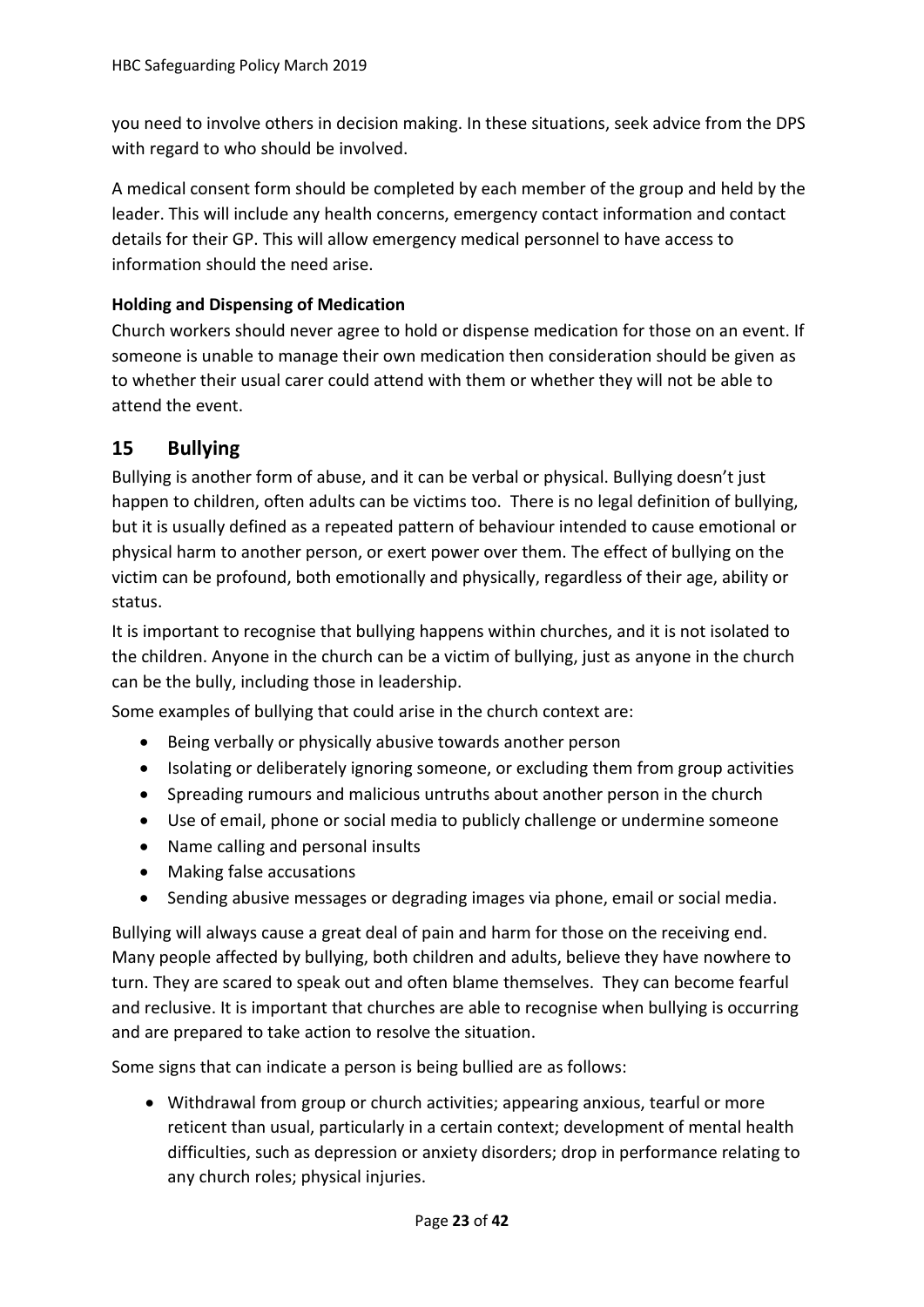In order to help prevent bullying, the following procedures will be adopted within the church:

- The children will be involved in agreeing a code of behaviour for their groups, which makes it clear that bullying is unacceptable. This should then be displayed somewhere visible to the whole church.
- The church will display signs stating the importance of valuing and respecting each other even in disagreements and this will be practically embedded into the leadership approach to others.
- Everyone in the church, whether children or adults, should know how they can report any incidents of bullying.
- All allegations of bullying will be treated seriously and details will be carefully checked before action is taken.
- The bullying behaviour will be investigated and bullying will be stopped as quickly as possible.
- An attempt will be made to help bullies change their behaviour.
- All allegations and incidents of bullying will be recorded, together with the actions that are taken.
- Where an allegation of bullying is made against a church or group leader, advice will be sought from the local Baptist Association Safeguarding Contact as this should be addressed as soon as possible.
- Incidents of bullying may be reported to the statutory authorities in line with the church safeguarding procedures.

It is important to distinguish bullying from other behaviour, such as respectfully challenging or disagreeing with someone else's beliefs or behaviours, setting reasonable expectations with regard to work deadlines and activities or taking legitimate disciplinary action.

# <span id="page-23-0"></span>**16 Working with Alleged or Known Offenders**

When someone attending the church is known to have abused children or adults at risk, or a serious allegation has been made, the church safeguarding team will supervise the individual concerned and offer pastoral care, but in its commitment to protect vulnerable groups, will set boundaries for that person, which they shall be expected to keep. These will be set out in what is known as a Safeguarding Contract.

When it is known that a person who has been convicted of abusing children or adults is attending our church, it is important that their behaviour within the church community is properly managed and that a contract is put in place. There are also times when it will be appropriate to take such measures with a person who has faced allegations of abuse, but has not been convicted.

In determining the details of the contract: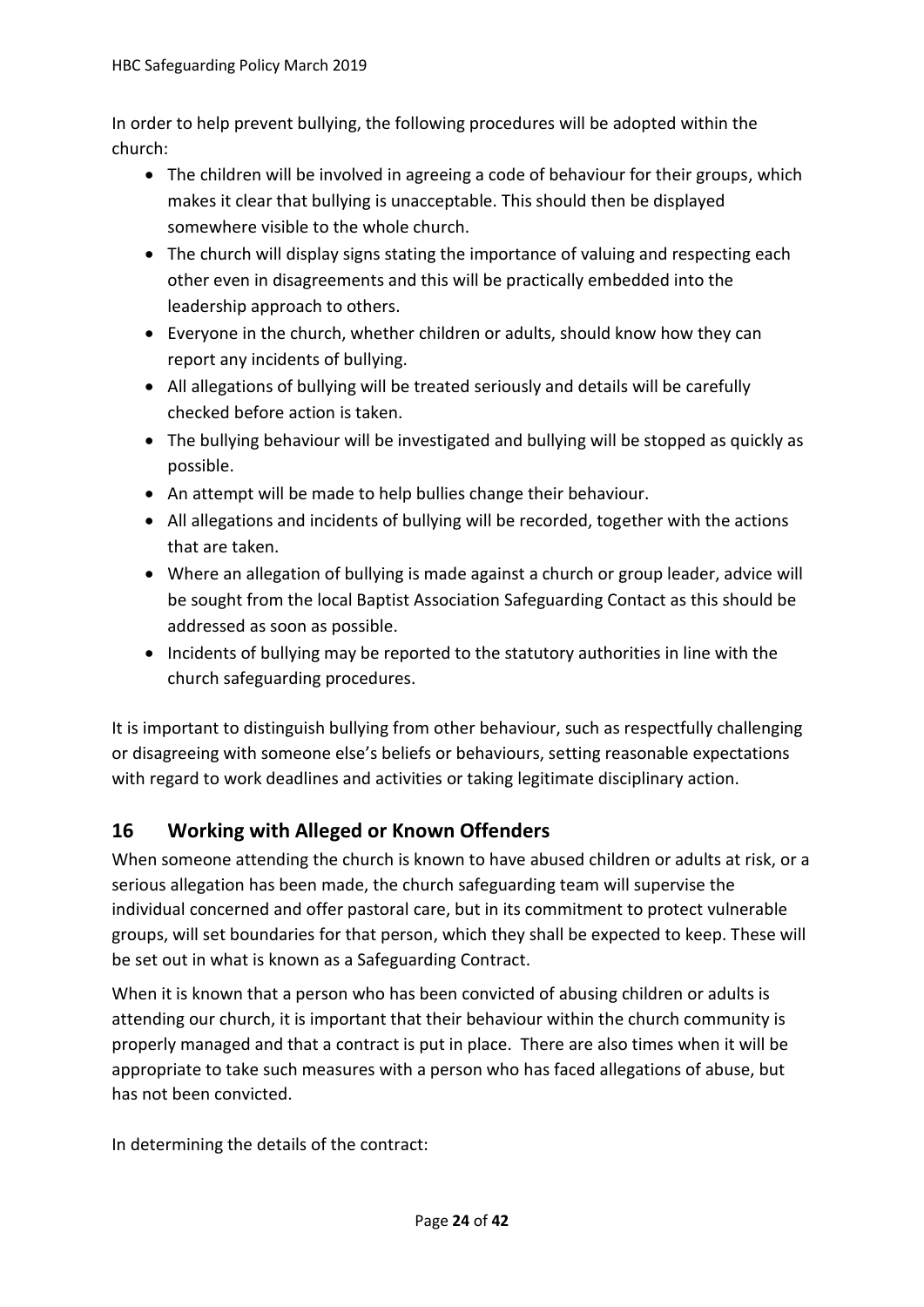- The DPS will inform and take advice from the local Baptist Association Safeguarding Contact.
- There will be a discussion about who should be informed about the nature of the offence and the details of the contract.
- The rights of the offender to rebuild their life without people knowing the details of their past offence should be balanced against the need to protect children and adults at risk.
- The members of the church Safeguarding Team will always be informed.
- The DPS should determine whether the person is subject to supervision or is on the Sex Offenders' Register. If so, the DPS should make contact with the offender's specialist probation officer (SPO) who will inform the church of any relevant information or restrictions that they should be aware of.

An open discussion will be held with the person concerned in which clear boundaries are established for their involvement in the life of the church. A written contract will be drawn up which identifies appropriate behaviour. The person will be required to sign the contract and it will be monitored and enforced. If the contract is broken certain sanctions will be discussed and considered with the local Baptist Association Safeguarding Contact.

# <span id="page-24-0"></span>**17 Alleged or Known Offenders who are Themselves Adults at Risk**

A formal contract may be quite a daunting process for someone with learning difficulties or a young person, yet having safeguards in place is still necessary. Therefore, an alternative may be to arrange a meeting with the individual in question where they can be taken though the main elements of a formal contract in a way that is non-threatening and easy to understand. Notes would be taken and the individual would need to verbally agree to the requirements laid out in the meeting.

Rather than signing a formal 'contract', the individual would instead sign to say that they agree with the minutes or meeting notes, and that they will stick to what has been agreed during the meeting. This will result in the same outcome as a contract, but is a more informal and appropriate approach for an adult at risk. The agreed requirements will need to be reviewed regularly to make sure that the individual is complying, exactly as a formal contract would be.

# **18 What to do if abuse is suspected or reported**

Abuse and neglect are forms of maltreatment of a child or adult at risk. Somebody may abuse or neglect a child or adult by inflicting harm, or by failing to act to prevent harm. Children and adults at risk may be abused in a range of settings, by those known to them or, more rarely, by a stranger. There are many ways in which people suffer abuse. For more information, please see Appendix 1.

Everyone has his or her part to play in helping to safeguard children and adults at risk within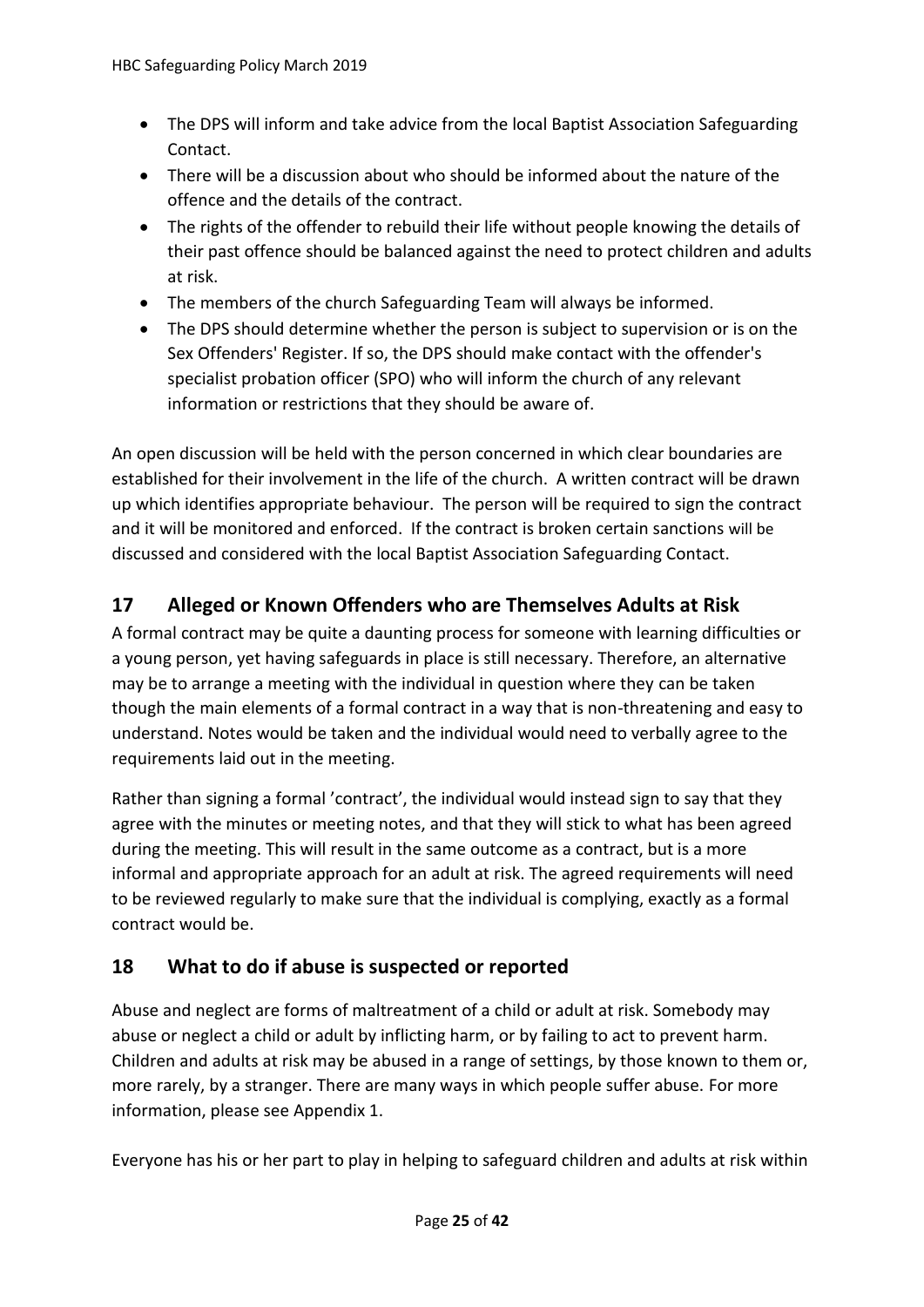the life of the church:

- If the behaviour of a child or adult at risk gives any cause for concern
- If an allegation is made in any context about a child or adult at risk being harmed
- If the behaviour of any individual towards children or adults at risk causes concern

| <b>WHAT TO DO</b>                                                                                                                                                                                                                                                                                                                                                                                                                                                                                                                                                                                                                                                                    | <b>WHAT NOT TO DO</b>                                                                                                                                                                                                                                                                                                                                                                                                                                                                                                                                                                                                                                                                                              |
|--------------------------------------------------------------------------------------------------------------------------------------------------------------------------------------------------------------------------------------------------------------------------------------------------------------------------------------------------------------------------------------------------------------------------------------------------------------------------------------------------------------------------------------------------------------------------------------------------------------------------------------------------------------------------------------|--------------------------------------------------------------------------------------------------------------------------------------------------------------------------------------------------------------------------------------------------------------------------------------------------------------------------------------------------------------------------------------------------------------------------------------------------------------------------------------------------------------------------------------------------------------------------------------------------------------------------------------------------------------------------------------------------------------------|
| Listen to and acknowledge what is<br>$\bullet$<br>being said.<br>Try to be reassuring & remain calm.<br>Explain clearly what you will do and<br>what will happen next.<br>Try to give them a timescale for when<br>and how you / the DPS will contact<br>them again.<br>Take action $-$ don't ignore the<br>situation.<br>Be supportive.<br>Tell them that:<br>They were right to tell you;<br>You are taking what they have said<br>seriously;<br>-It was not their fault;<br>That you will pass this information<br>on to the appropriate people-<br>Be open and honest.<br>Give contact details for them to<br>report any further details or ask any<br>questions that may arise. | Do not promise confidentiality.<br>$\bullet$<br>Do not show shock, alarm, disbelief or<br>disapproval.<br>Do not minimise what is being said.<br>Do not ask probing or leading questions, or<br>$\bullet$<br>push for more information.<br>Do not offer false reassurance.<br>$\bullet$<br>Do not delay in contacting the DPS.<br>$\bullet$<br>Do not contact the alleged abuser.<br>$\bullet$<br>Do not investigate the incident any further.<br>$\bullet$<br>Never leave a child or adult at risk waiting to<br>$\bullet$<br>hear from someone without any idea of<br>when or where that may be.<br>Do not pass on information to those who<br>$\bullet$<br>don't need to know; not even for prayer<br>ministry. |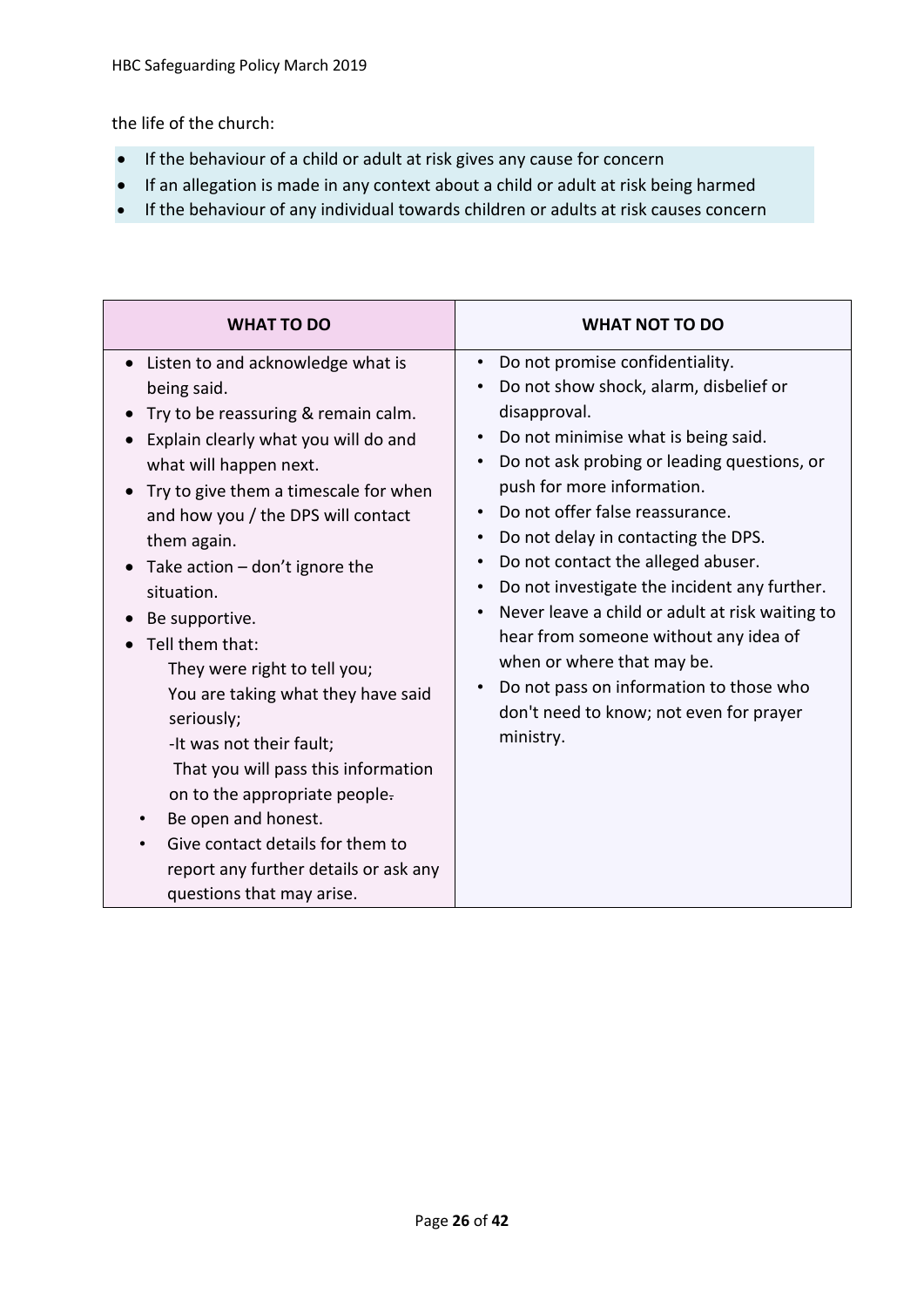#### <span id="page-26-0"></span>**Responding to Concerns**

When there are concerns that a child, young person or adult is being abused, the following process must be followed. More detailed information can be found in Appendix 2.



*A worker/church attendee has a concern about the welfare of a child, adult at risk, or the behaviour of an individual.*

*The person who has the concern has a duty to:*

**RECOGNISE, RESPOND AND RECORD**

A hand-written record must be made of the concern using a standard incident report form (Appendix 3) and the concern must be passed on to the church DPS within 24 hours.

The written record should: be made as soon as possible after the event; be legible; include the name, date of birth and address of the child or adult at risk; include the nature of any concerns and description of any bruising or injuries that have been noticed; include an exact record of what the child or adult at risk has said, using their own words where possible; include any action taken; be signed and dated; be kept secure and confidential (available only to the DPS and others responsible for safeguarding).

**STAGE 2 – The Designated Person for Safeguarding (DPS)**

*The DPS receives the report of concern and then has a duty to:*

#### **REVIEW AND REPORT**

information and a decision will be taken (often in liaison with others) as to what action should follow. See Appendix 2 for examples of possible actions. Any formal referral to the police or Social Services should normally be made within 24 hours of receiving the report.

The report will be reviewed by the DPS with any other relevant

The Local Baptist Association Safeguarding Contact should be made aware of any referrals to the statutory authorities.

**STAGE 3 – The Next Steps**

*After the decision has been made as to what action should be taken, the DPS and safeguarding team may have a duty to:*

**SUPPORT AND REPORT**

Support should be offered to all parties affected by any safeguarding concerns (this could be the church as a whole, but more specifically victims; alleged perpetrators; children; adults at risk; other family members; church workers; the DPS; Minister; members of the leadership team.

Page **27** of **42** Where formal referrals are made, reports may need to be made to the Disclosure and Barring Service (DBS) and the Charity Commission.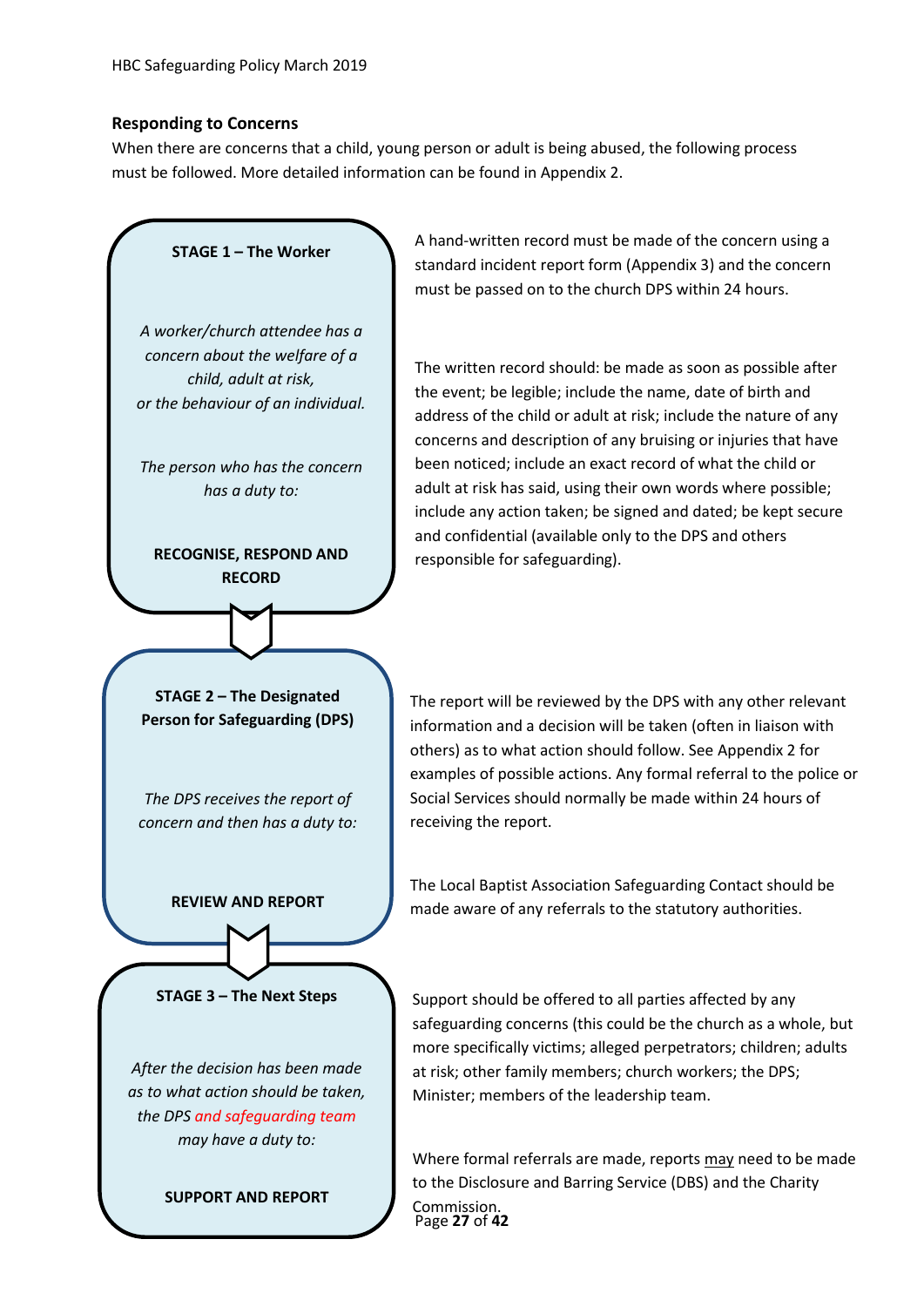If the DPS is not available, or is implicated in the situation, any reports or concerns should be passed to another member of the church Safeguarding Team (if any family members of the DPS are in the Safeguarding Team, they should not be informed).

## **If you think that anyone is in imminent danger of harm, a report should be made immediately to the police by calling 999**.

### <span id="page-27-0"></span>**Responding to Concerns Raised about Adults at Risk**

When a concern is raised about an adult it should be treated in the same way as a concern about a child i.e. the church worker (paid or voluntary) should:

- 1) **Recognise** that abuse may be taking place
- 2) **Respond** to the concern
- 3) **Record** all the information they have received
- 4) **Report** the concern to the DPS who may, in turn, report it to the statutory authorities.

It is not your role to decide whether someone has mental capacity, and is therefore able to make decisions that impact on their safety and well-being. Decisions on mental capacity are best made by professionals with the relevant background information to hand. Always share your concerns with the DPS even if you do not have the consent of the adult to do so – in this instance, make sure the DPS knows that the person concerned has not given consent for the information to be passed on.

The Care Act 2014 provides helpful guidance on these situations:

*'If the adult has the mental capacity to make informed decisions about their safety and they do not want any action to be taken, this does not preclude the sharing of information with relevant professional colleagues. This is to enable professionals to assess the risk of harm and to be confident that the adult is not being unduly influenced, coerced or intimidated and is aware of all the options. This will also enable professionals to check the safety and validity of decisions made. It is good practice to inform the adult that this action is being taken unless doing so would increase the risk of harm'.*

The DPS will consider all the information to hand and decide whether it is appropriate for the information to be reported to the statutory authorities (see Appendix 2 for further information). If there are any concerns about an adult's mental capacity, the DPS will contact the Local Authority Adult Safeguarding Team for advice.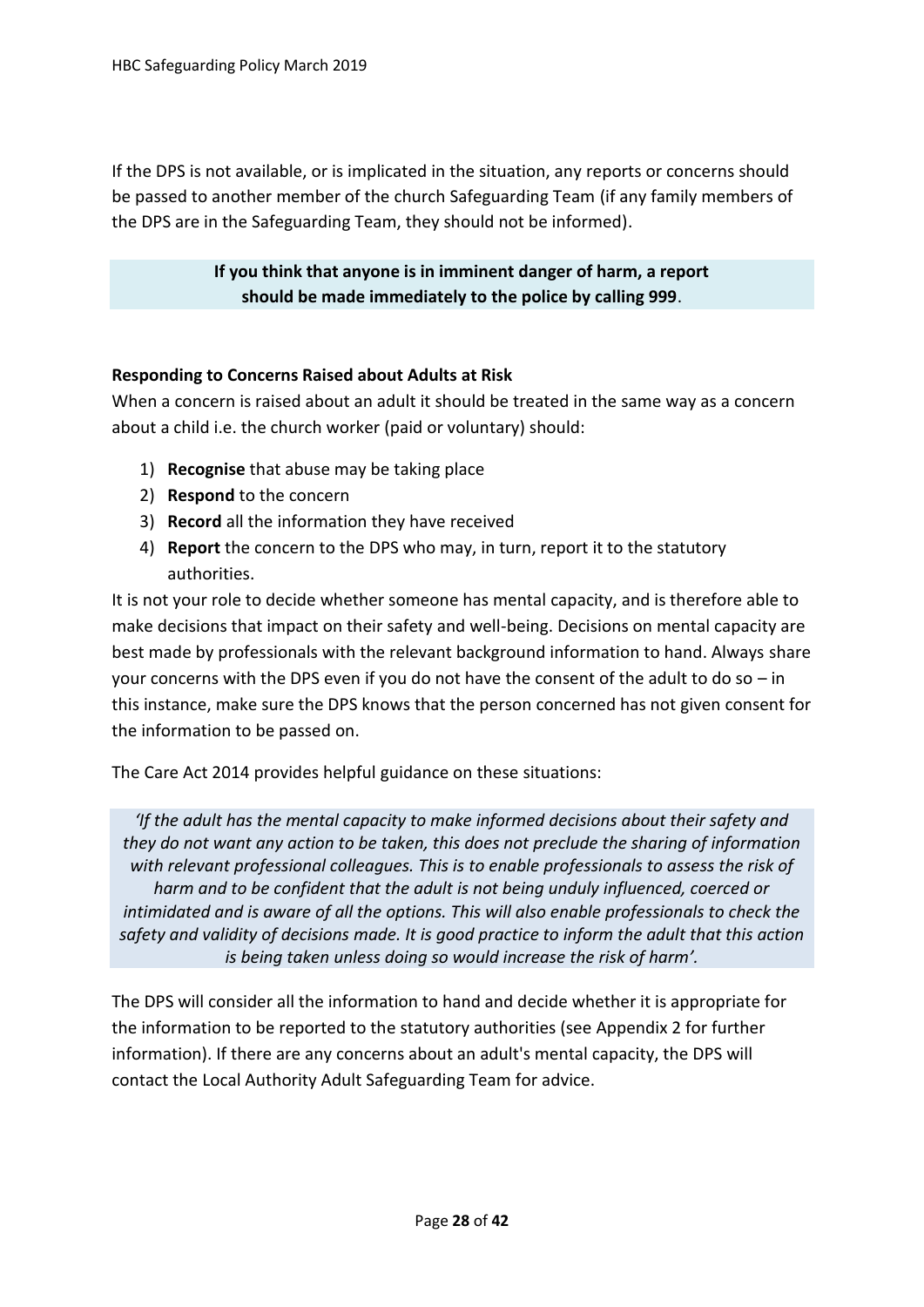### <span id="page-28-0"></span>**Allegations Against Workers**

If you see another worker acting in ways which concern you or might be misconstrued, speak to the DPS about your concerns as soon as you can. This includes the actions or behaviours of those in leadership positions in the church.

Church workers should encourage an atmosphere of mutual accountability, holding each other to the highest standards of safeguarding practice. The following procedure should be followed:

- 1) When an allegation of abuse has been made do not approach the alleged perpetrator about it.
- 2) Follow the usual safeguarding procedure: **Recognise, Respond, Record, Report.**
- 3) Once the allegation has been reported to the DPS they can liaise with the relevant statutory authority.
- 4) Whilst waiting for an outcome from the statutory authorities, the worker about whom concerns have been raised will be supervised as closely as possible, without raising suspicion.
- 5) Once the statutory authorities are involved, the church will follow their advice with regard to the next steps to take (for example, suspension of worker, putting a contract in place).
- 6) A written record of all discussions with statutory authorities or other parties should be maintained by the DPS and stored securely and confidentially, where only those directly involved in safeguarding (DPS, DDPS, Safeguarding Trustee, Minister) can access them.
- 7) No information about the allegation will be shared with people in the church other than those directly involved in safeguarding; not even for prayer purposes.

The suspension of a worker following an allegation is, by definition, a neutral act. Our priority as a church is to protect children and adults at risk from possible further abuse or from being influenced in any way by the alleged perpetrator.

It may be necessary, for the sake of the child / adult at risk or to satisfy the needs of an investigation, for the alleged perpetrator to worship elsewhere. In such cases the new church DPS will be informed of the reasons for this happening.

### **When concerns are expressed about the Minister**

Any safeguarding concerns involving a Minister should always be reported immediately to the local Baptist Association Safeguarding Contact in addition to following the church's usual procedures. Do not tell the Minister that a concern has been raised about them. If another member of the safeguarding team is related to the Minister, they should not be informed either.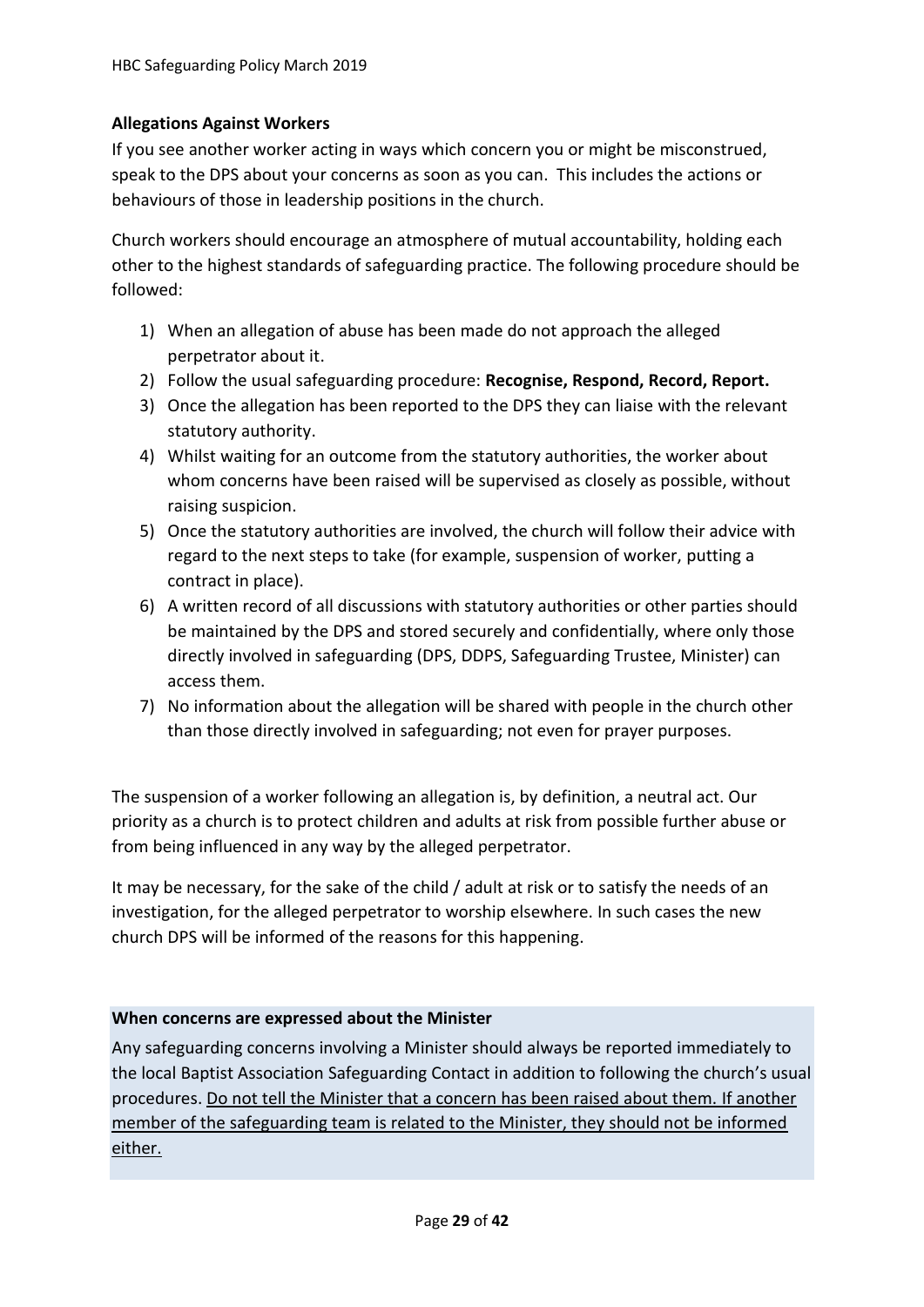#### **When concerns are expressed about the church DPS / DDPS / Safeguarding Trustee**

Any safeguarding concerns involving the DPS, DDPS or Safeguarding Trustee should be raised with the Minister. If the situation arises that the person who is accused is related to the Minister, the Safeguarding Representative at the LBA should be contacted. Do not tell the DPS / DDPS / Safeguarding Trustee that a concern has been raised about them.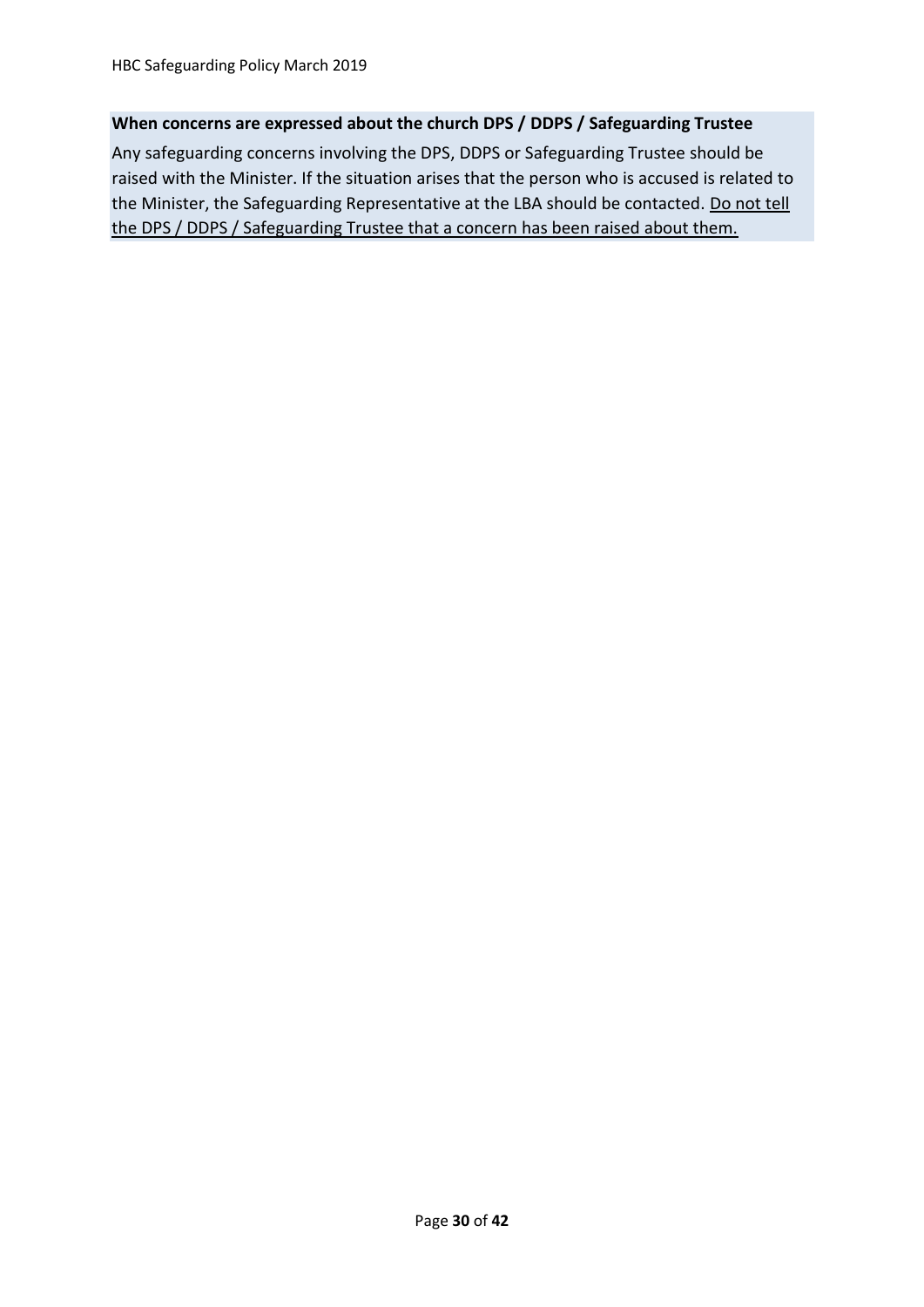# **USEFUL CONTACTS**

## <span id="page-30-1"></span><span id="page-30-0"></span>**Social Services**

Barnet have a Multi-Agency Safeguarding Hub (MASH). This includes representatives from the local police, as well as social workers for both adults and children. They can be contacted on the following numbers whenever there is a concern about a child or an adult at risk.

The MASH operates Monday – Thursday 9am – 5.15pm and Friday 9am – 5pm. During these hours, the contact number is **020 8359 4066**.

Outside of these hours, the MASH emergency duty team can be contacted on **020 8359 2000**.

## <span id="page-30-2"></span>**Police**

If you find yourself facing an emergency situation, where you believe that someone attending your church is being harmed or is at imminent risk of harm, please ring the police on **999** and ask to speak to an officer in the child or adult protection teams. Always keep records and let your DPS know that you have made this call.

# <span id="page-30-3"></span>**London Baptist Association (LBA)**

LBA Safeguarding Contact is: Pete James

Phone: 020 7692 5592

Email: Safeguarding@londonbaptist.org.uk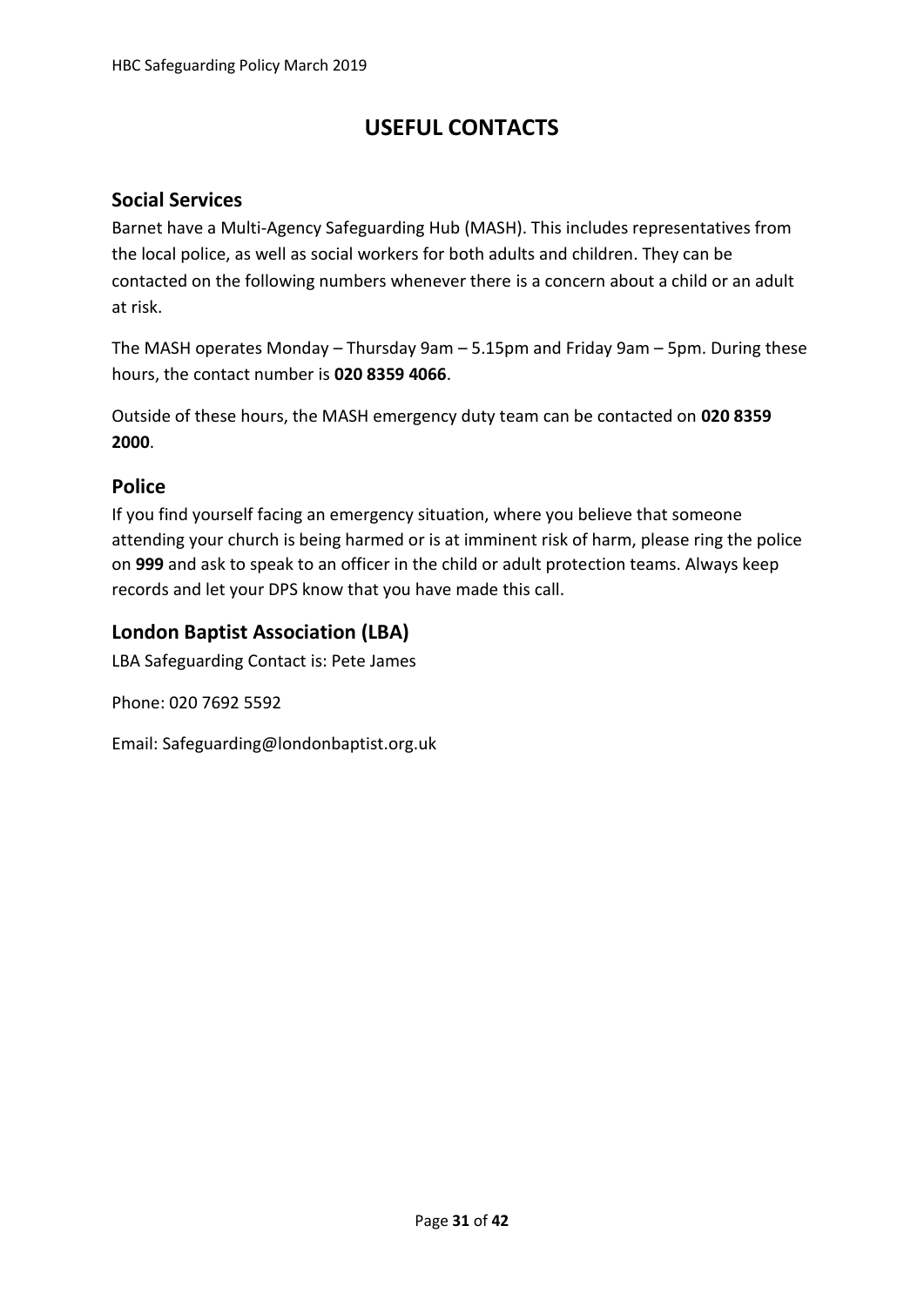# <span id="page-31-0"></span>**APPENDIX 1 - DEFINITIONS OF ABUSE**

#### **Understanding, Recognising and Responding to Abuse**

Abuse and neglect are forms of maltreatment of a child or adult at risk. Somebody may abuse or neglect a child or adult by inflicting harm, or by failing to act to prevent harm. Children and adults at risk may be abused in a family, or in an institutional or community setting; by those known to them or, more rarely, by a stranger. They may be abused by an adult or adults or a child or children. There are many different ways in which people suffer abuse. The list below is, sadly, not exhaustive.

| Type of abuse    | Child                                                                                                                                                                                                                                                                                                                                                                                      | Adult at risk                                                                                                                                                                                                                                                 |
|------------------|--------------------------------------------------------------------------------------------------------------------------------------------------------------------------------------------------------------------------------------------------------------------------------------------------------------------------------------------------------------------------------------------|---------------------------------------------------------------------------------------------------------------------------------------------------------------------------------------------------------------------------------------------------------------|
| Physical         | Actual or likely physical injury to a<br>child, or failure to prevent physical<br>injury to a child.                                                                                                                                                                                                                                                                                       | To inflict pain, physical injury or suffering<br>to an adult at risk.                                                                                                                                                                                         |
| Emotional        | The persistent, emotional, ill<br>treatment of a child that affects their<br>emotional and behavioural<br>development. It may involve<br>conveying to the child that they are<br>worthless and unloved, inadequate, or<br>that they are given responsibilities<br>beyond their years.                                                                                                      | The use of threats, fear or power gained<br>by another adult's position, to invalidate<br>the person's independent wishes. Such<br>behaviour can create very real emotional<br>and psychological distress. All forms of<br>abuse have an emotional component. |
| <b>Sexual</b>    | Involves forcing or enticing a child to<br>take part in sexual activities, whether<br>or not the child is aware of what is<br>happening. This includes non-contact<br>activities, such as involving children in<br>looking at, or in the production of,<br>pornographic material or watching<br>sexual activities, or encouraging<br>children to behave in sexually<br>inappropriate ways. | Any non-consenting sexual act or<br>behaviour.<br>No one should enter into a sexual<br>relationship with someone for whom<br>they have pastoral responsibility or hold a<br>position of trust.                                                                |
| Neglect          | Where adults fail to care for children<br>and protect them from danger,<br>seriously impairing health and<br>development.                                                                                                                                                                                                                                                                  | A person's wellbeing is impaired and their<br>care needs are not met. Neglect can be<br>deliberate or can occur as a result of not<br>understanding what someone's needs<br>are.                                                                              |
| Type of Abuse    | <b>Additional Definitions</b>                                                                                                                                                                                                                                                                                                                                                              |                                                                                                                                                                                                                                                               |
| <b>Financial</b> | The inappropriate use, misappropriation, embezzlement or theft of money,<br>property or possessions.                                                                                                                                                                                                                                                                                       |                                                                                                                                                                                                                                                               |
| Spiritual        | The inappropriate use of religious belief or practice; coercion and control of one<br>individual by another in a spiritual context; the abuse of trust by someone in a                                                                                                                                                                                                                     |                                                                                                                                                                                                                                                               |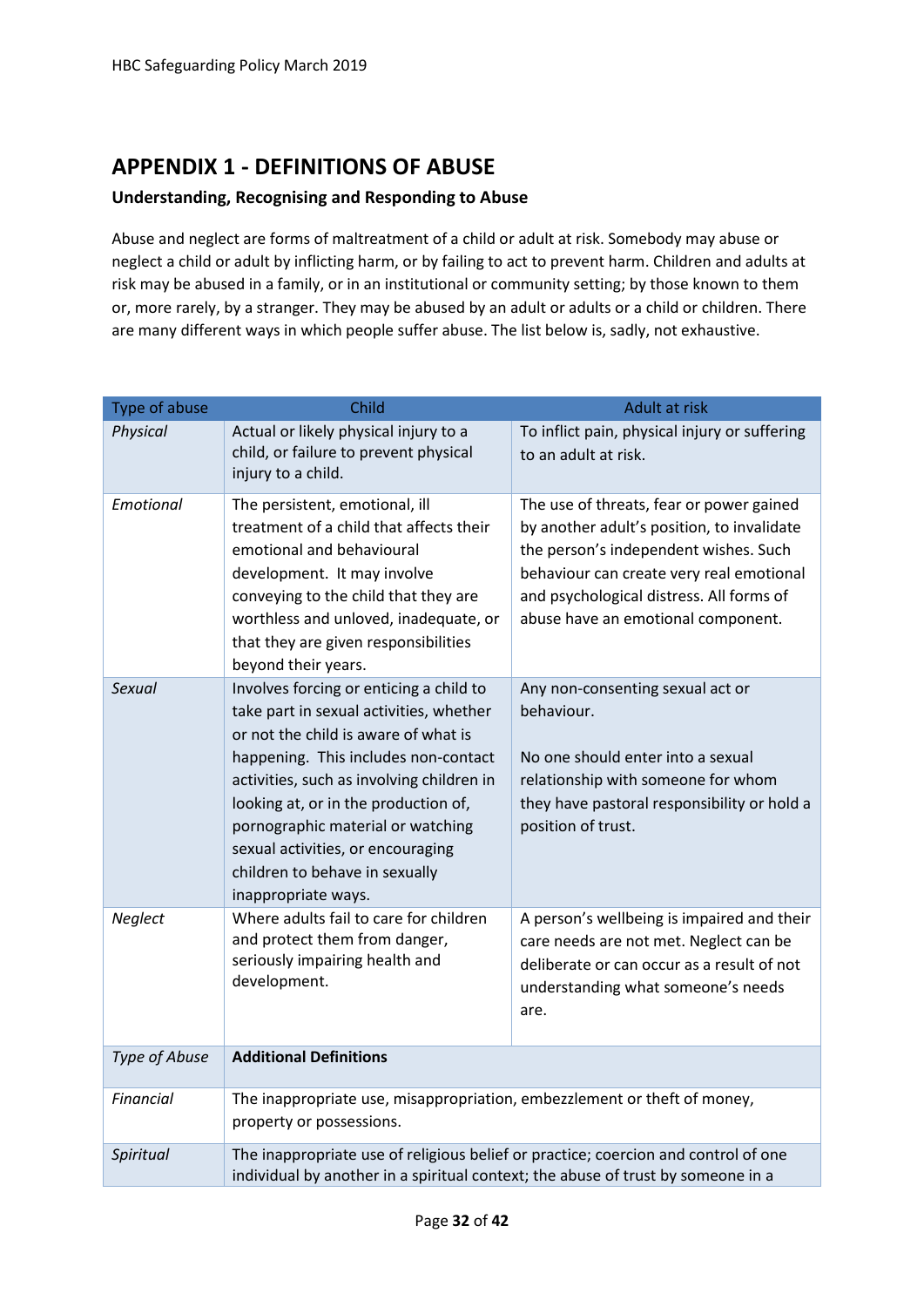|                             | position of spiritual authority (e.g. minister). The person experiences spiritual<br>abuse as a deeply emotional personal attack.                                                                                                                                                                                                                                                                                                                                                                                     |
|-----------------------------|-----------------------------------------------------------------------------------------------------------------------------------------------------------------------------------------------------------------------------------------------------------------------------------------------------------------------------------------------------------------------------------------------------------------------------------------------------------------------------------------------------------------------|
| <b>Discrimination</b>       | The inappropriate treatment of a person because of their age, gender, race,<br>religion, cultural background, sexuality or disability.                                                                                                                                                                                                                                                                                                                                                                                |
| Institutional               | The mistreatment or abuse of a person by a regime or individuals within an<br>institution. It can occur through repeated acts of poor or inadequate care and<br>neglect, or poor professional practice or ill-treatment. The church as an institution<br>is not exempt from perpetrating institutional abuse.                                                                                                                                                                                                         |
| Domestic<br>Abuse           | Domestic abuse is any threatening behaviour, violence or abuse between adults<br>who are or have been in a relationship, or between family members. It can affect<br>anybody regardless of their age, gender, sexuality or social status.<br>Domestic abuse can be physical, sexual or psychological, and whatever form it<br>takes, it is rarely a one-off incident. Usually there is a pattern of abusive and<br>controlling behaviour where an abuser seeks to exert power over their family<br>member or partner. |
| <b>Cyber Abuse</b>          | The use of information technology (email, mobile phones, websites, social media,<br>instant messaging, chatrooms, etc.) to repeatedly harm or harass other people in a<br>deliberate manner.                                                                                                                                                                                                                                                                                                                          |
| Self-harm                   | Self-Harm is the intentional damage or injury to a person's own body. It is used as a<br>way of coping with or expressing overwhelming emotional distress. An individual<br>may also be neglecting themselves, which can result in harm to themselves.                                                                                                                                                                                                                                                                |
| Mate crime                  | 'Mate crime' is when people (particularly those with learning disabilities) are<br>befriended by members of the community, who go on to exploit and take<br>advantage of them.                                                                                                                                                                                                                                                                                                                                        |
| Modern<br>Slavery           | Modern slavery is the practice of treating people as property; it includes bonded<br>labour, child labour, sex slavery and trafficking. It is illegal in every country of the<br>world.                                                                                                                                                                                                                                                                                                                               |
| Human<br><b>Trafficking</b> | Human trafficking is when people are bought and sold for financial gain and/or<br>abuse. Men, women and children can be trafficked, both within their own<br>countries and over international borders. The traffickers will trick, coerce, lure or<br>force these vulnerable individuals into sexual exploitation, forced labour, street<br>crime, domestic servitude or even the sale of organs and human sacrifice.                                                                                                 |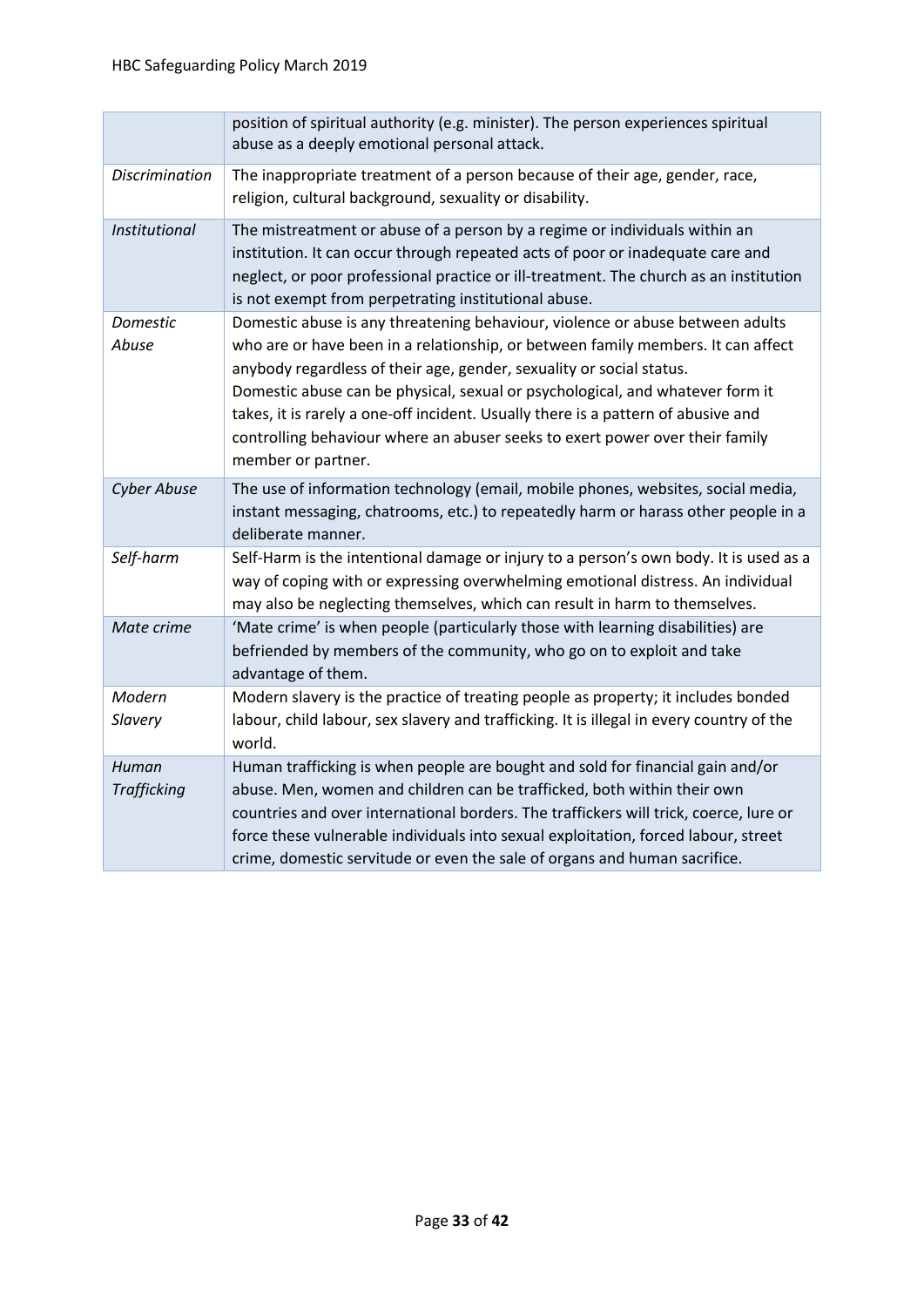| Radicalisation                         | The radicalisation of individuals is the process by which people come to support<br>any form of extremism and, in some cases, join terrorist groups. Some individuals<br>are more vulnerable to the risk of being groomed into terrorism than others.                                                                                                                                                                                                                                                |
|----------------------------------------|------------------------------------------------------------------------------------------------------------------------------------------------------------------------------------------------------------------------------------------------------------------------------------------------------------------------------------------------------------------------------------------------------------------------------------------------------------------------------------------------------|
| Honour /<br>Forced<br>Marriage         | An honour marriage / forced marriage is when one or both of the spouses do not,<br>or cannot, consent to the marriage. There may be physical, psychological, financial,<br>sexual and emotional pressure exerted in order to make the marriage go ahead.<br>The motivation may include the desire to control unwanted behaviour or sexuality.                                                                                                                                                        |
| Female<br>Genital<br><b>Mutilation</b> | Female genital mutilation (FGM) comprises all procedures involving partial or total<br>removal of the female external genitalia or other injury to the female genital<br>organs for non-medical reasons as defined by the World Health Organisation<br>(WHO). FGM is a cultural practice common around the world and is largely<br>performed on girls aged between 10 and 18. Performing acts of FGM is illegal in the<br>UK as is arranging for a child to travel abroad for FGM to be carried out. |
| <b>Historic Abuse</b>                  | Historic abuse is the term used to describe disclosures of abuse that were<br>perpetrated in the past. Many people who have experienced abuse don't tell<br>anyone what happened until years later, with around one third of people abused in<br>childhood waiting until adulthood before they share their experience.                                                                                                                                                                               |

Whilst it is not possible to be prescriptive about the signs and symptoms of abuse and neglect, the following list sets out some of the indicators which might be suggestive of abuse:

- unexplained injuries on areas of the body not usually prone to such injuries
- an injury that has not been treated/received medical attention
- an injury for which the explanation seems inconsistent
- a child or adult at risk discloses behaviour that is harmful to them
- unexplained changes in behaviour or mood (e.g. becoming very quiet, withdrawn or displaying sudden bursts of temper)
- inappropriate sexual awareness in children
- signs of neglect, such as under-nourished, untreated illnesses, inadequate care.

### **It should be recognised that this list is not exhaustive and the presence of one or more indicators is not in itself proof that abuse is actually taking place. It is also important to remember that there might be other reasons why most of the above are occurring**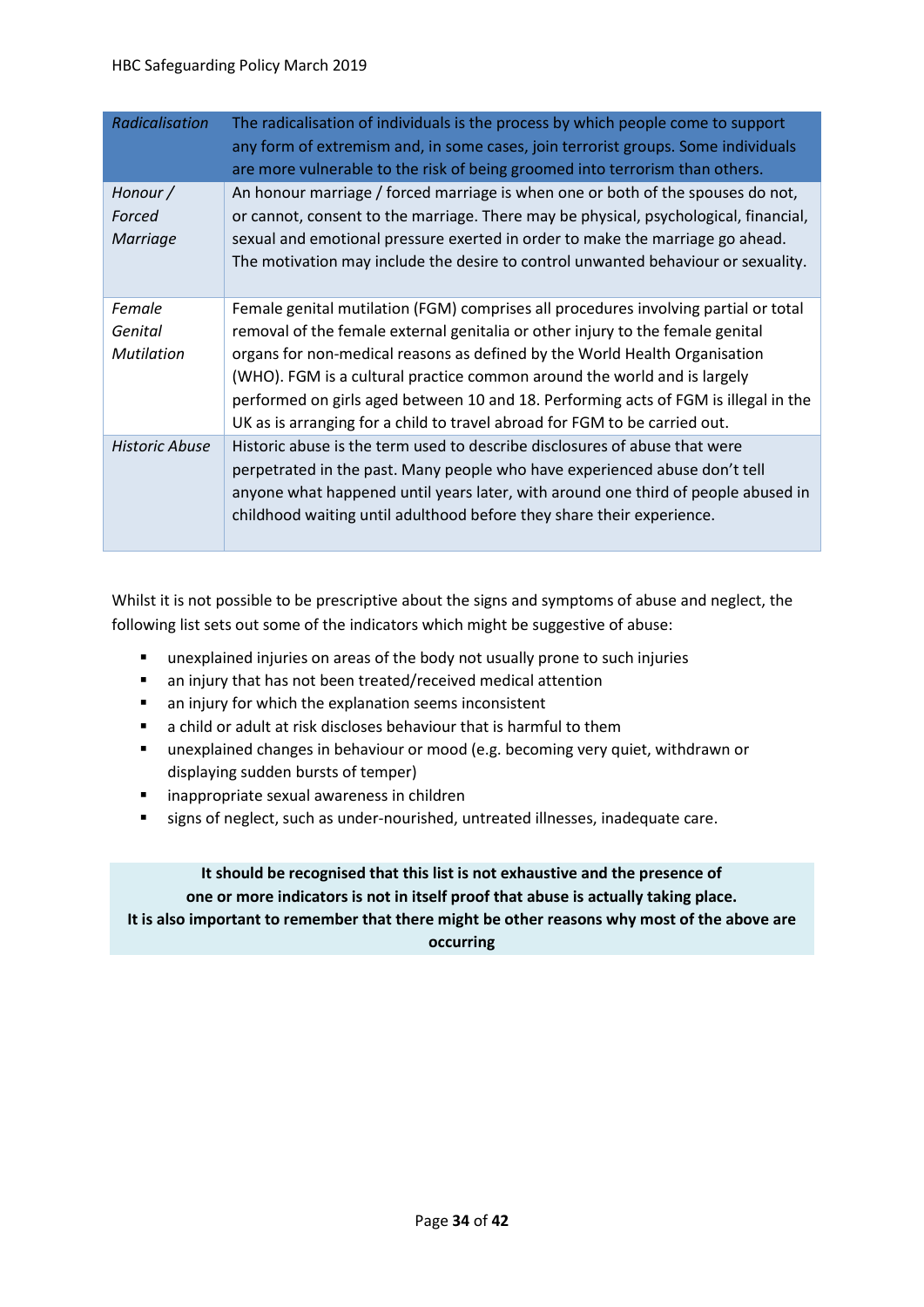# <span id="page-34-0"></span>**APPENDIX 2 – DETAILED GUIDANCE ON REPORTING REQUIREMENTS**

#### <span id="page-34-1"></span>**STAGE 1 – THE WORKER**

The duty of the person who receives information or who has a concern about the welfare of a child, young person or adult at risk is to RECOGNISE the concerns, make a RECORD in writing and RESPOND by REPORTING their concerns to the DPS. If he/she is not contactable, or they are implicated in the situation, another member of the church Safeguarding Team should be contacted instead.

Concerns should be passed on to the DPS within 24 hours of the concern being raised. If anyone is considered to be in imminent danger of harm, a report should be made immediately to the police by calling 999. If such a report is made without reference to the DPS, they should be informed as soon as possible afterwards.

A written record using the standard incident report form (See Appendix 3) should be made as soon as possible after a child or adult at risk tells you about harmful behaviour, or an incident takes place that gives cause for concern.

#### **The record should:**

- be hand-written as soon as possible after the event
- be legible and state the facts accurately (when hand-written notes are typed up later the original hand-written notes should be retained)
- include the child or adult at risk's name, address, date of birth (or age if the date of birth is not known)
- include the nature of the concerns/allegation/disclosure
- include a description of any bruising or other injuries that you may have noticed
- include an exact record of what the child or adult at risk has said, using their own words where possible
- include what was said by the person to whom the concerns were reported
- include any action taken as a result of the concerns
- be signed and dated
- be kept secure and confidential and made available only to the church Safeguarding Team (including the church minister), representatives of any statutory authorities involved and the local Baptist Association.

If concerns arise in the context of children's or adult at risk work, the worker who has the concern may in the first instance wish to talk it through with their group leader, where appropriate. However, such conversations should not delay concerns being passed on to the DPS. It should be clear that the duty remains with the worker to record and pass on their concerns to the DPS.

If an issue concerns an adult at risk who does not give permission to pass on the information to anyone else, the worker should explain that they will need to speak with the DPS, who will have greater expertise in dealing with the issue at hand.

If a concern is brought to the attention of a group leader by one of the workers, the leader should remind the worker of their duty to record and report, and will also themselves have a duty to pass on the concern to the DPS.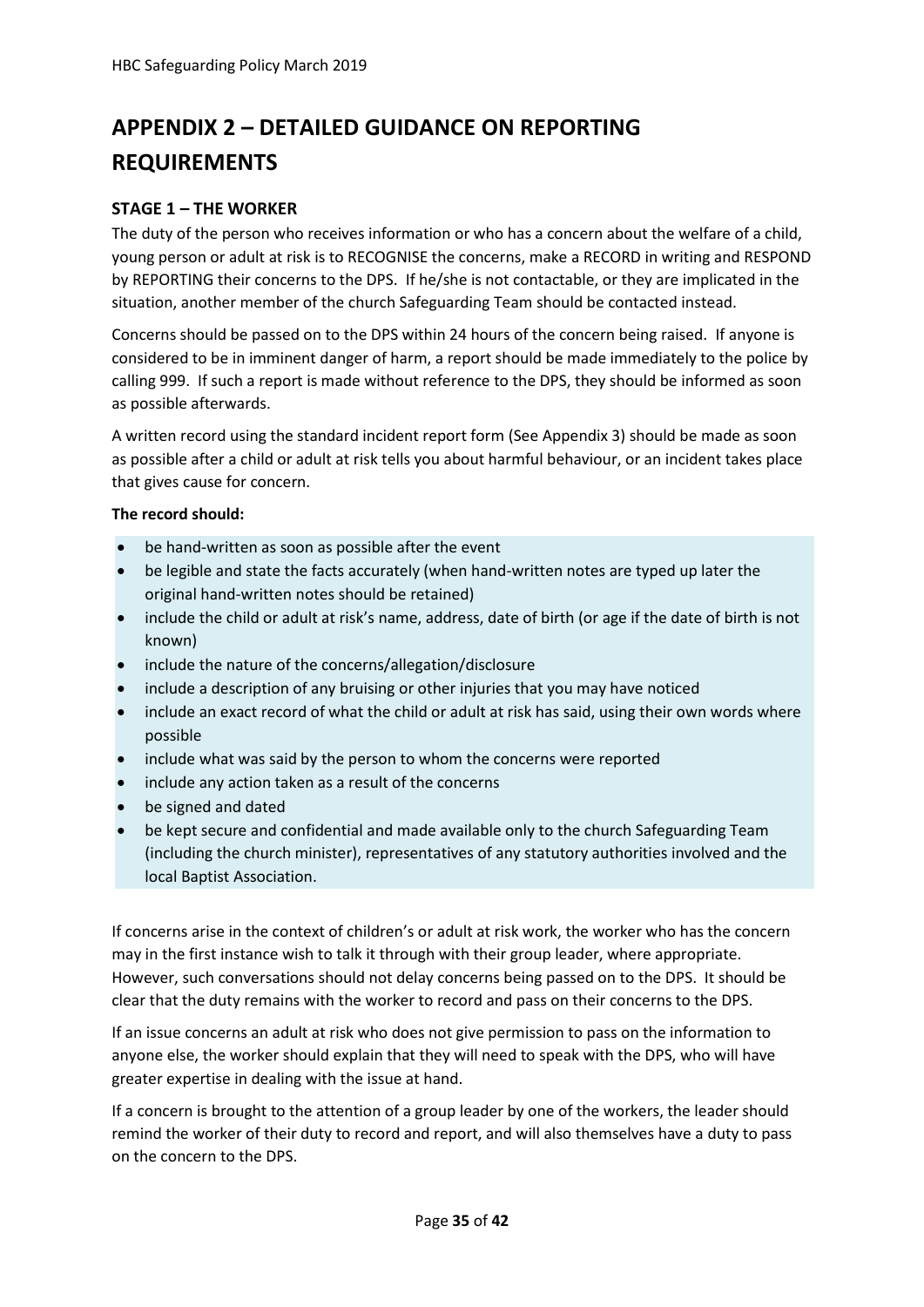#### <span id="page-35-0"></span>**STAGE 2 – THE DESIGNATED PERSON FOR SAFEGUARDING (DPS)**

The duty of the DPS on receiving a report is to REVIEW the concern that they have received and REPORT the concern on to the appropriate people, where necessary.

#### **The duty to REVIEW**

In reviewing the report that is received, the DPS:

- Should take into account their level of experience and expertise in assessing risk to children or adults at risk.
- Must take into account any other reports that have been received concerning the same individual or family.
- May speak with others in the church where appropriate (including the Minister and church Safeguarding Team, unless allegations involve them) who may have relevant information and knowledge that would impact on any decision being made. Such conversations should not lead to undue delay in taking any necessary action.
- May consult with other agencies to seek guidance and advice in knowing how to respond appropriately to the concerns that have been raised.

#### **The duty to REPORT**

The DPS will decide to whom the report should be referred on, working in conjunction with the church Safeguarding Team where appropriate. They may:

- Refer back to the worker who made the initial report if there is little evidence that a child or adult at risk is being harmed, asking for appropriate continued observation.
- Refer the concern to others who work with the child or adult at risk in question, asking for continued observation where appropriate.
- Inform parents / carers under certain circumstances, where doing so would not present any further risk of harm.
- Make a formal referral to the police or local Social Services team. With adults at risk, confidentiality means that someone's personal business is not discussed with others, except with their permission. This is not always possible when considering passing relevant information about abuse or concerns to the statutory authorities; however, it is possible to keep the information confidential to the relevant parties. This means not telling or hinting to others what has been disclosed, not even for prayer ministry purposes. For adults at risk, concerns will only be referred to the police or Social Services without consent where:
	- the person lacks the mental capacity to make such a choice
	- there is a risk of harm to others
	- in order to prevent a crime.
- If an allegation is made against someone who works with children<sup>\*</sup> the allegation should be reported to the Local Authority Designated Officer (LADO) or equivalent. The LADO is located within Children's Services and should be alerted to all cases in which it is alleged that a person who works with children has:
	- behaved in a way that has harmed, or may have harmed, a child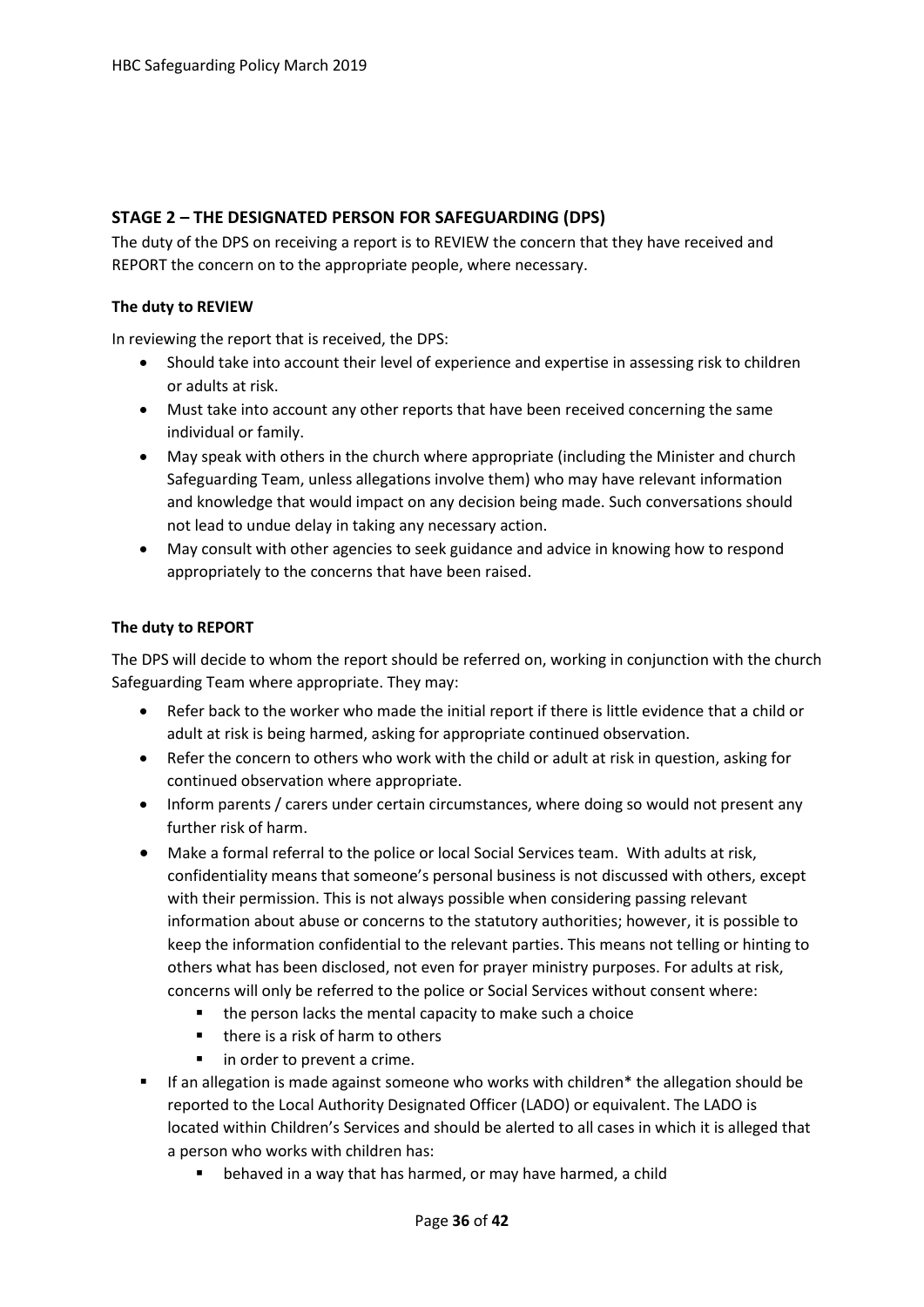- possibly committed a criminal offence against children, or related to a child
- behaved towards a child or children in a way that indicates s/he is unsuitable to work with children.

*\*If a worker has an allegation made against them, they should step down from all church duties until the incident has been investigated by the statutory authorities. It may also be appropriate to put a Safeguarding Contract in place; this should be discussed with the local Baptist Association Safeguarding Contact.*

• If an allegation is made against someone who works with adults at risk<sup>\*</sup>, it should be reported to the police or Adult Social Services.

*\*If a worker has an allegation made against them, they should step down from all church duties until the incident has been investigated by the statutory authorities. It may also be appropriate to put a Safeguarding Contract in place; this should be discussed with the local Baptist Association Safeguarding Contact.*

- Whenever a formal referral is made to the police, Social Services or LADO, the DPS should report the referral to:
	- the Safeguarding Trustee
	- the Minister
	- the local Baptist Association Safeguarding Contact.

A record should be kept of all safeguarding incidents and should be considered in the annual review of the church's safeguarding policy. All original reports should be retained safely and securely by the DPS and a written record should be made of the actions taken.

#### <span id="page-36-0"></span>**STAGE 3 – THE NEXT STEPS**

Responsibilities to **REPORT** and **SUPPORT** in Stage 3 of the process are shared by the church Safeguarding Team and the Minister.

#### **The duty to SUPPORT**

Once concerns, suspicions and disclosures of abuse have been addressed, the church continues to have a responsibility to offer support to all those who have been affected, including:

Victims; Alleged perpetrators; Children; Adults at risk; Other family members; Church workers; Church Safeguarding Team; Minister; Leadership Team.

#### **The duty to REPORT**

If a church worker has been accused of causing harm to children or adults at risk this would be classed as a serious incident that should be reported to the Charity Commission by those churches that are registered with the Charity Commission.

If a worker has been removed from their post or would have been removed from their post because of the risk of harm that they pose to children or adults at risk, there is also a statutory duty to report the incident to the Disclosure and Barring Service (DBS).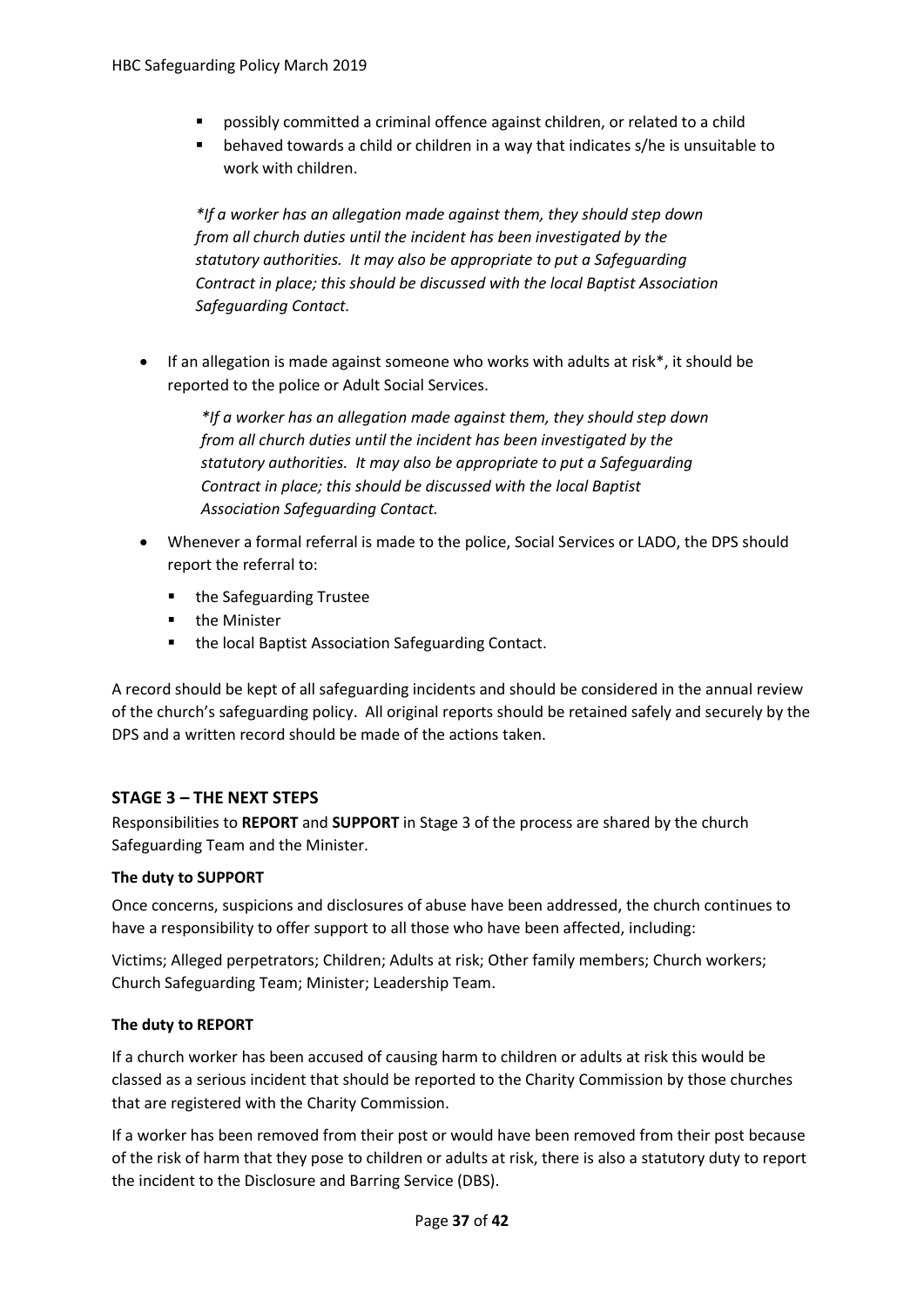# **APPENDIX 3 – SAFEGUARDING INCIDENT FORM**

| Name of church / organisation               |  |
|---------------------------------------------|--|
| Contact details of church /<br>organisation |  |
|                                             |  |

| Name of Designated Person for<br><b>Safeguarding (DPS)</b> |  |
|------------------------------------------------------------|--|
|                                                            |  |

*This form should be completed by the Designated Person for Safeguarding*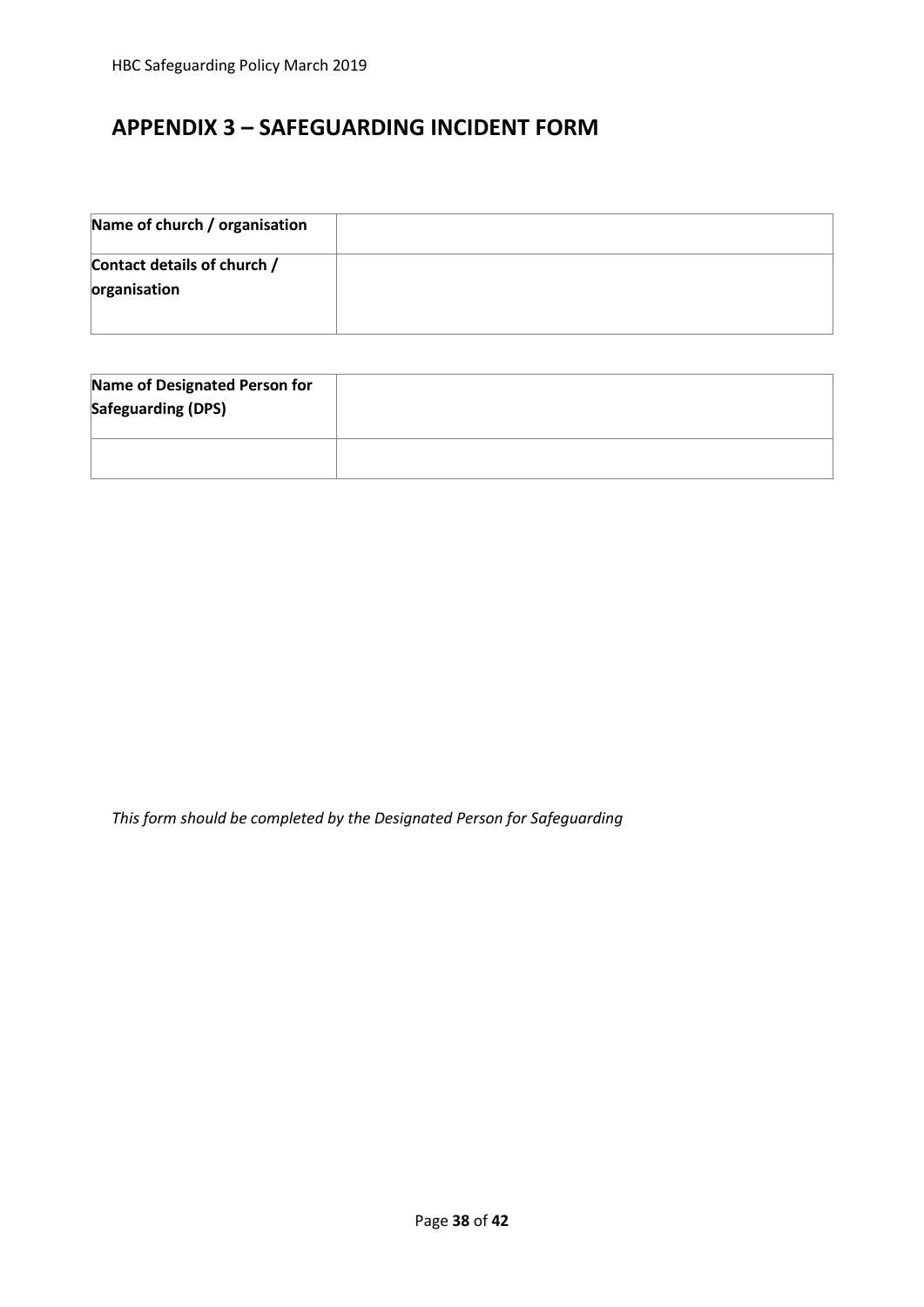| <b>Contact details of Designated</b> |
|--------------------------------------|
| <b>Person for Safeguarding (DPS)</b> |
|                                      |

| Name of concerned person or to<br>whom disclosure was given                      |  |
|----------------------------------------------------------------------------------|--|
|                                                                                  |  |
| <b>Contact details of concerned</b><br>person or to whom disclosure was<br>given |  |

#### **INDIVIDUAL OF CONCERN - CONTACT DETAILS**

| Name                 |  |
|----------------------|--|
| Date of birth        |  |
| <b>Address</b>       |  |
|                      |  |
|                      |  |
|                      |  |
| Phone number / Email |  |
| address              |  |

#### **THE INCIDENT**

What happened? (nature of concern / disclosure made - use the person's own words if known)

When did it happen? (date, time)

Where did it happen? (specific location)

Who was allegedly involved and in what way? (includes witnesses)

ANY ACTION THAT HAS BEEN TAKEN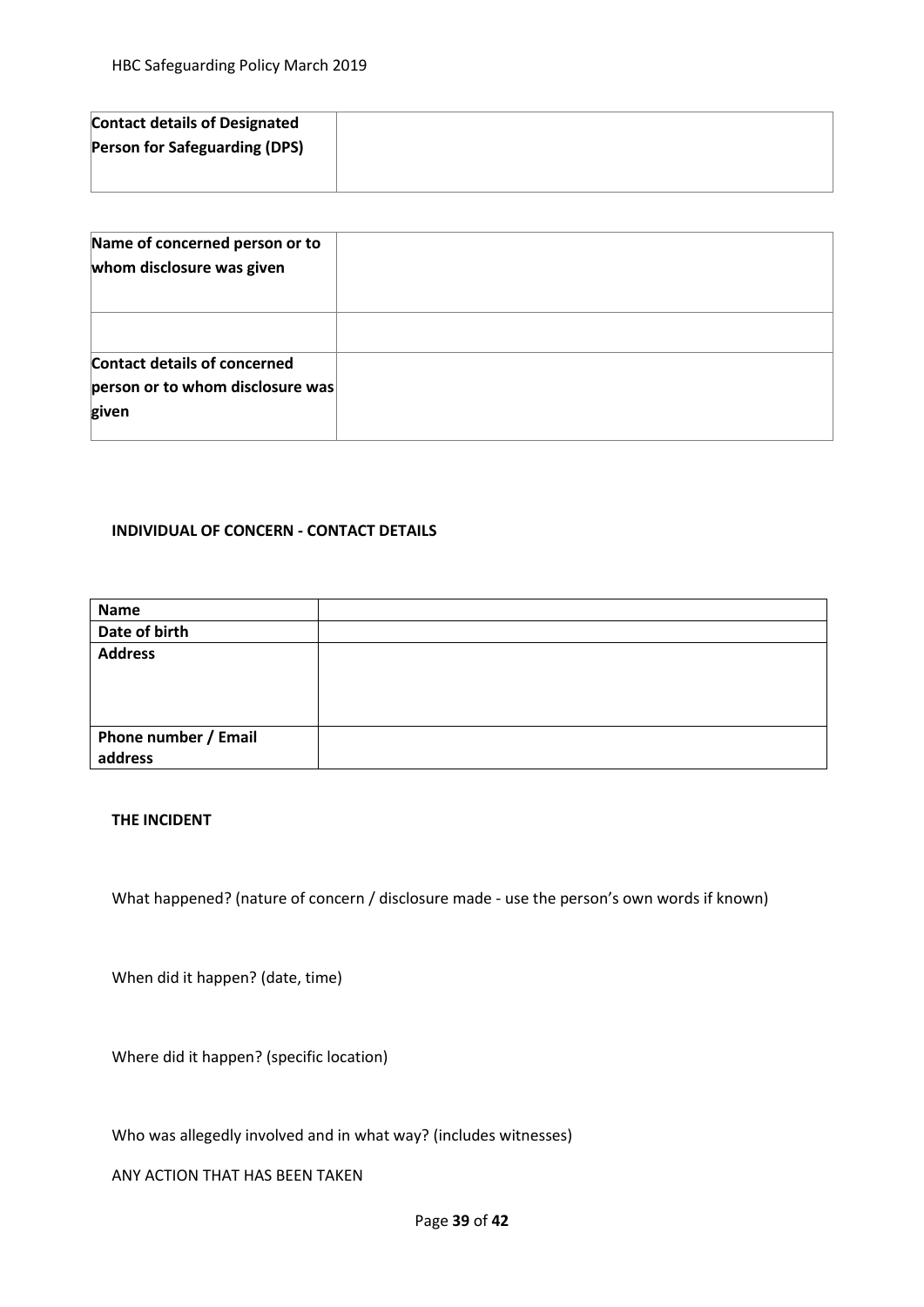Have the carers or parents / guardians been informed?

| (Please tick) $\overline{V_{\text{ac}}}$ |  |
|------------------------------------------|--|

| Yes |  |
|-----|--|
|     |  |

Yes | No

If so, when and by whom?

Have the statutory authorities been informed?

If so, please complete the table:

*Example:* 

| <b>Authority</b>          | Police              |  |  |
|---------------------------|---------------------|--|--|
| <b>Name</b>               | Bobby               |  |  |
| <b>Position</b>           | Child abuse officer |  |  |
| <b>Email contact</b>      | bobby@police.com    |  |  |
| <b>Phone contact</b>      | 077999              |  |  |
| <b>Contacted by</b>       | Minister            |  |  |
| Date & time of<br>contact | 1.30pm<br>1/4/15    |  |  |

Has the Local Association been informed?

*(Please do so if the statutory authorities are involved)*

If so, when and by whom?

Any other action taken:

FUTURE ACTION TO BE TAKEN

What action needs to be taken?

Who is responsible for this?

 $Yes$  No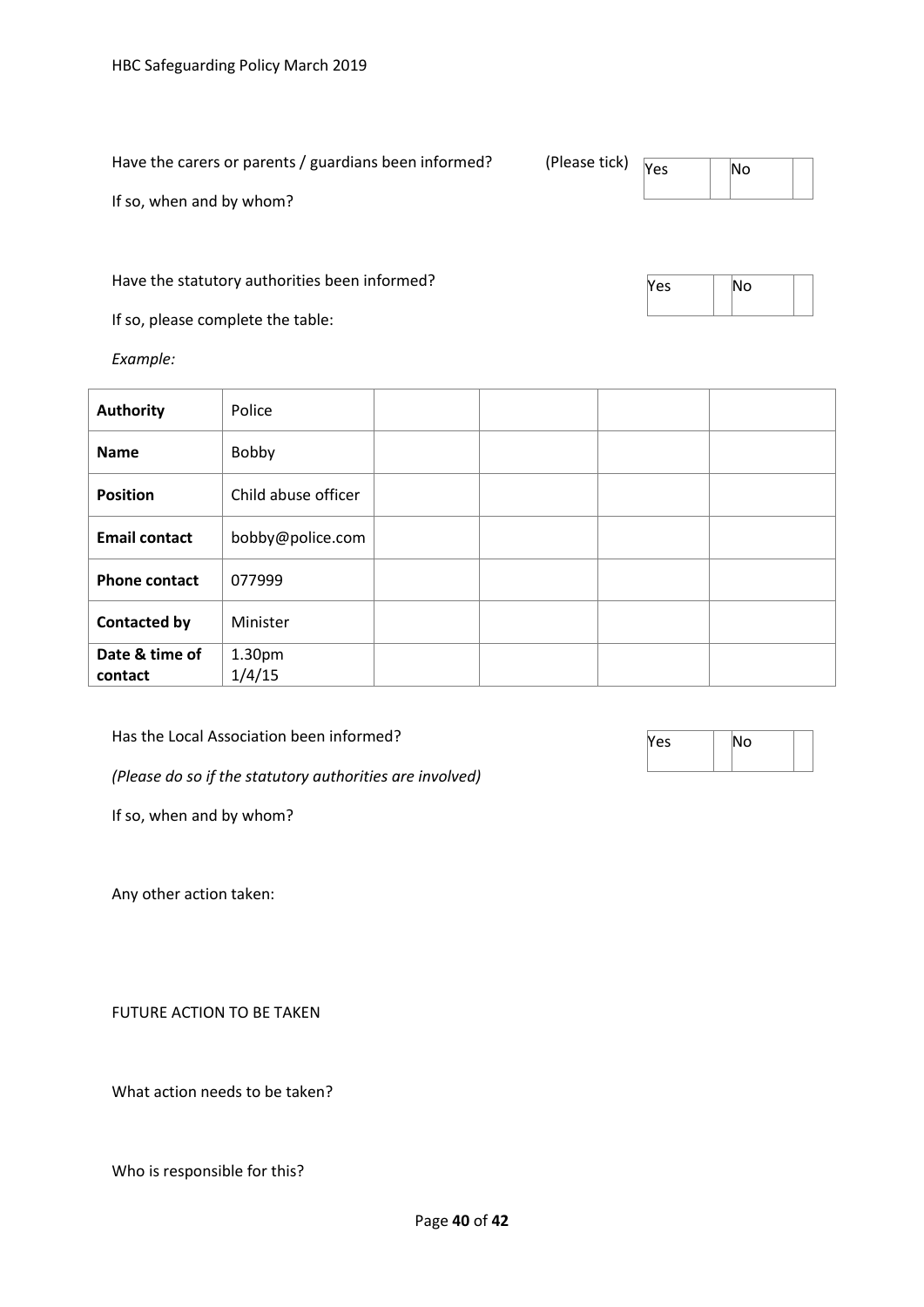#### **SIGNATURES**